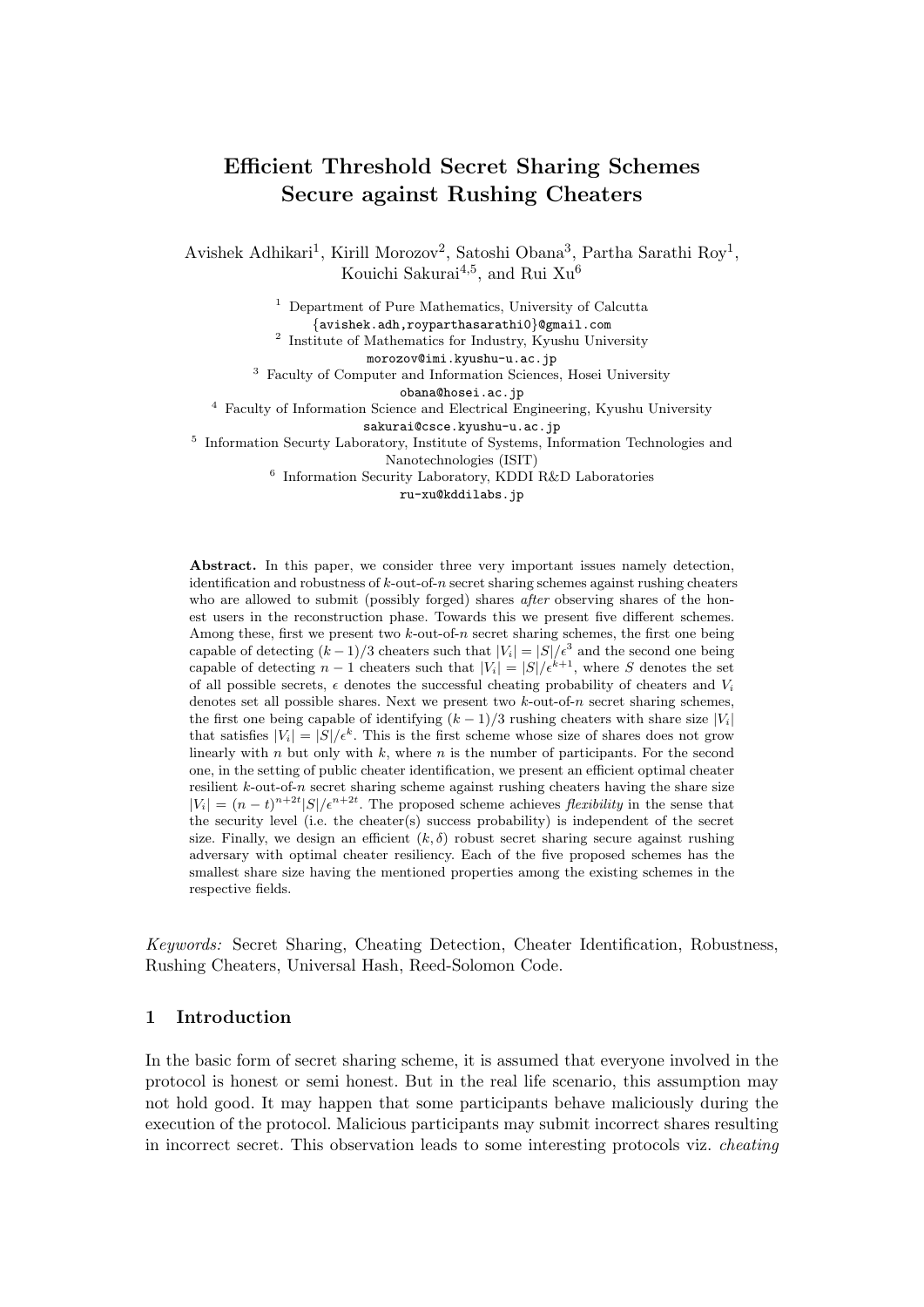detectable secret sharing scheme (CDSS), cheater identifiable secret sharing scheme (CISS), robust secret sharing scheme (RSS), verifiable secret sharing scheme (VSS).

However, most schemes known so far implicitly assume existence of *fully* simultaneous network, and they do not deal with cheating by rushing cheaters who submit their shares after observing shares of honest users. Constructing a secret sharing scheme secure against rushing cheaters is important in many real life applications. For example, consider the following scenario where there is no trusted party to reconstruct a secret and to detect/identify cheaters, and each user independently reconstructs the secret by receiving shares of the other users sent through the network which is not fully simultaneous. Since the network is not fully simultaneous, rushing cheaters can determine how to forge their shares after receiving shares of honest users. Rushing cheaters are so powerful that it is difficult to construct a scheme with small share size. In fact, most of efficient schemes whose bit lengths of shares do not grow linearly with  $n$  (i.e., the number of participants) (e.g.,  $[20, 7, 29, 26, 2, 1, 25]$ ) are vulnerable to cheating by rushing cheaters.

In this paper we study  $k$ -out-of-n secret sharing schemes secure against rushing cheaters with the following properties:

- secret reconstruction algorithm is allowed to perform multiple rounds of interaction with shareholders,
- $t$  or less (computationally unlimited) rushing cheaters who submit their shares *after* observing shares of honest users are detected/identified with probability  $1 - \epsilon$  even when k shares are submitted in secret reconstruction,
- secret will be reconstructed with probability  $1 \epsilon$  even when  $k 1$  or less rushing cheaters manipulate their shares at the time of submission when all the honest participants participate in secret reconstruction,
- probability distribution of a secret does not affect the successful cheating probability  $\epsilon$  of rushing cheaters.

## 1.1 State of the Art and Our Results

Tompa and Woll [37] first presented a cheating detectable secret sharing scheme (CDSS). That work is followed by several other works (for example, [2, 1, 12, 7, 26, 29]). However, all these schemes can only detect cheating, without revealing the exact identity of the cheaters, who submitted incorrect shares.

McElice and Sarwate [22] pointed out cheater identification in secret sharing schemes by observing the connection between Shamir threshold scheme and Reed-Solomon error correcting codes. However, such approach requires more than  $k$  participants in the reconstruction phase of a  $(k, n)$  threshold secret sharing scheme to identify cheaters. The question is whether cheater identification is possible or not with the minimum number of shares (namely  $k$ ), which are required to reconstruct the secret. Cheater Identifiable Secret Sharing (CISS) is the answer to this question. There are two types of cheater identification in secret sharing: *private* as e.g. in [31, 8, 28] and *public* as e.g. in [20, 25, 10, 40]. A reconstruction algorithm of CISS with public cheater identification can be run by an external entity. This is an essential advantage of CISS with public cheater identification over those with private one. However, CISS with public cheater identification is only possible for the case of honest majority [20, 25], while for the case of CISS with private cheater identification honest majority is not required [17]. Many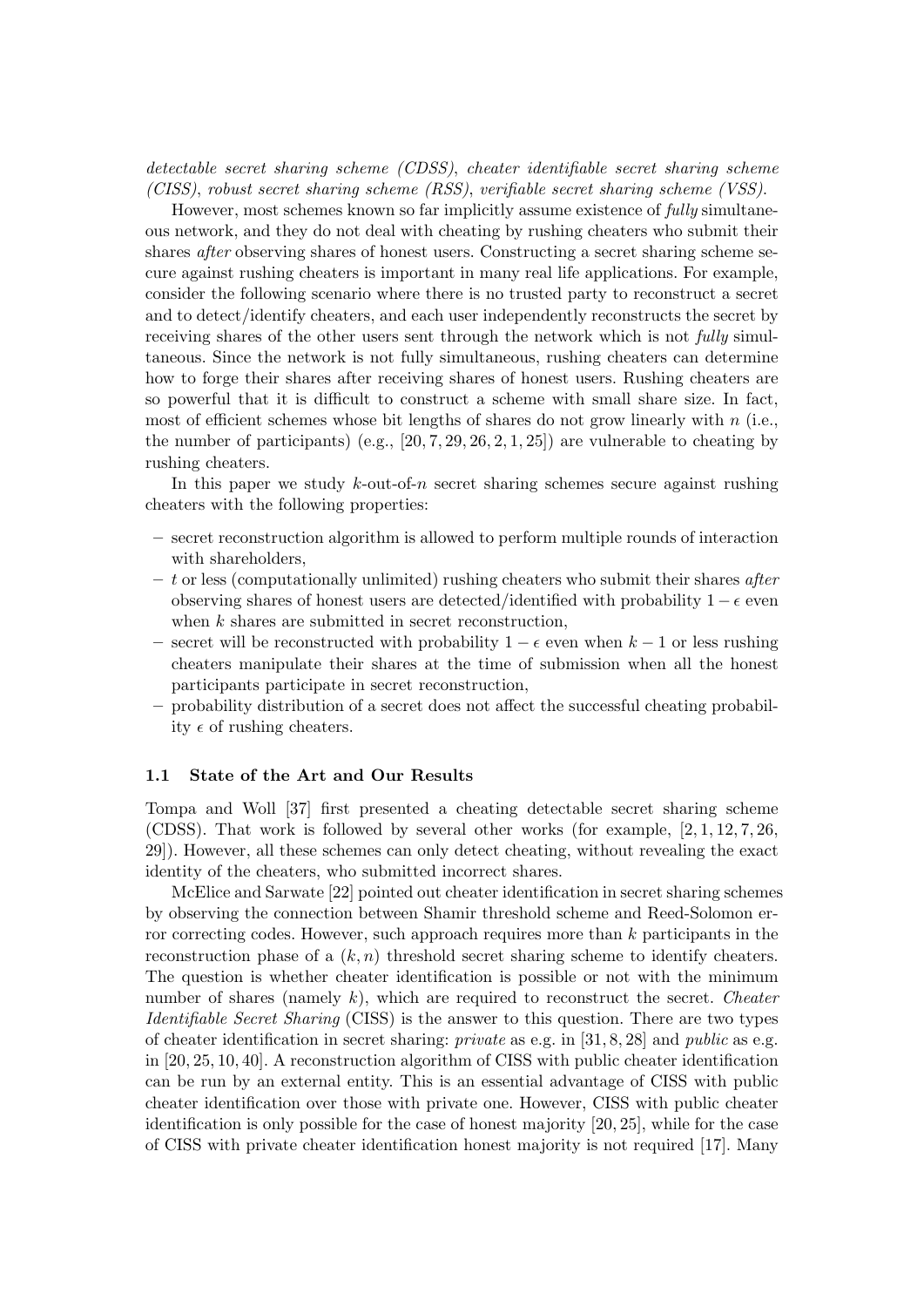CISS schemes with different features appear in the literature. The schemes differ on the number of tolerable cheaters, type of the adversary (rushing or not), reconstruction efficiency, and flexibility (security level is flexible or not). We call the scheme flexible, when the security level (i.e. success probability of the cheater(s)) can be set independently, i.e., independent of the secret size. Flexibility provides the power of partial customization of length of random strings, according to the requirement.

To have a comparison among the schemes present in the literature, let us first fix the notations. Here, we denote the number of malicious or cheating participants by t in a  $(k, n)$  CISS, where  $k - 1$  denotes the number of semi-honest participants and n denotes the total number of participants. It has been proved in [20] and [25] that a CISS scheme, with public cheater identification, capable of identifying up to t cheaters, is possible if and only if  $t < k/2$ . So any publicly cheater identifiable CISS scheme with  $k = 2t + 1$  is said to be an *optimal cheater resilient*. The lower bound [20] on the share size |V<sub>i</sub>| of such schemes is  $|V_i| \geq \frac{|S|-1}{\epsilon} + 1$ , where |S| is the size of the secret and  $\epsilon$ is cheater's success probability. In [25], two publicly cheater identifiable CISS schemes with optimal cheater resilience were proposed. However, both of them were inefficient. Choudhury [10] came up with an efficient solution, but the scheme in [10] deals with multiple secrets. In the case of a single secret, the scheme of [10] is not an optimal one. One improvement came from Xu et al. [40] but they did not achieve the optimal share size. Moreover, their scheme is not an optimal cheater resilient as it tolerates  $t < k/3$  cheaters. In [34], Roy et al. provided a CISS scheme with better share size than [10] with optimal cheater resilience. Xu et. al. [41] further proposed an optimal cheater resilient CISS with improved share size.

Though, cheating detectable and identifiable schemes make it apparent that cheating has occurred, they do not necessarily permit honest participants to recover the correct secret. This observation led to another important primitive in the literature of secret sharing known as robust secret sharing schemes [31]. Informally, robust secret sharing schemes allow the correct secret to be recovered even when some of the shares presented during an attempted reconstruction are incorrect. Informally, the main goal of RSS is to ensure successful reconstruction of a correct secret (possibly from more than a threshold of  $k$  shares), while disregarding identities of the cheaters. RSS provides the guarantee of correct secret reconstruction even in presence of malicious participants. In case of up to k cheaters among  $n \geq 3k-2$  participants, it was observed by McEliece and Sarwate [22] that Shamir's secret sharing scheme [35] is by itself robust via its connection to the Reed-Solomon codes. However, for the case when  $n = 2k - 1$ , the above observation does not work. One solution to this problem considered, e.g., by Rabin and Ben-Or [31] is for the dealer to authenticate shares using some message authentication code [38], resulting a large overhead which is defined as the total share size minus the size of the secret. In other words, the overhead can be seen as the number of bits added to the share in order to achieve security against malicious adversary. Therefore, the main point in optimization of robust secret sharing is to reduce the overhead needed for ensuring robustness while efficiently reconstructing the secret. If efficient reconstruction is not required and  $n \geq 2k$  then one may use the ideal (i.e. without any overhead) scheme by Jhanwar and Safavi-Naini [18]. The case  $n \geq 2k - 1$  can also be handled by the scheme of Cramer et al. [12] which features a constant overhead. Finally, a (quasi-)linear overhead in the number of players and the security parameter with efficient reconstruction was achieved by Cevallos et al. [9].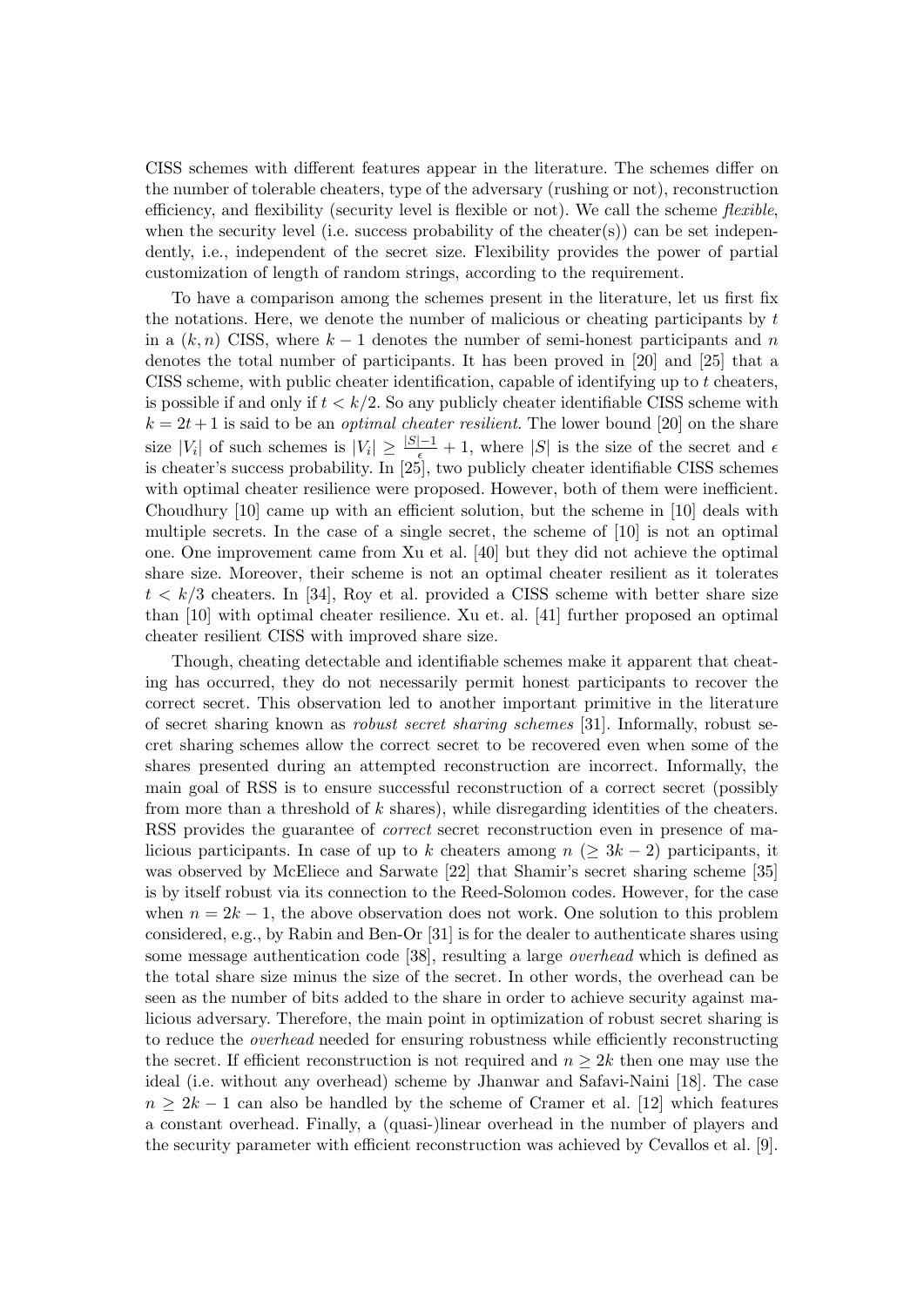Roy et al. [33] further reduced the overhead of Cevallos et al. scheme [9] by applying an authentication tag compression technique of Carpentieri [8]. Very recently, Cramer et al. [11] presented a robust secret sharing scheme with constant share size. But unlike our work, this scheme only works for non-rushing cheaters.

**Our Contribution:** The contributions of the paper are to present five efficient  $k$ -outof-n secret sharing schemes.

1. We present two CDSS which are all the first scheme in each model such that the bit length of shares does not grow linearly with  $n$ . We compare the properties of the existing CDSS schemes in Table 1.

| Scheme   | $\# \text{Cheaters}$ | Share Size                    | Rushing |
|----------|----------------------|-------------------------------|---------|
| [7]      | t < k                | $ V_i  =  S /\epsilon^2$      | No      |
| [27]     | t < n                | $ S (\frac{k-1}{\epsilon})^2$ | No      |
| Proposed | t < k/3              | $ V_i  =  S /\epsilon^3$      | Yes     |
| Proposed | t < n                | $ V_i  =  S /\epsilon^{k+1}$  | Yes     |

Table 1. Comparison of Proposed CDSS with Existing CDSS

2. We also present two public CISS schemes against rushing cheaters. We compare the properties of existing CISS schemes with public cheater identification in Table 2.

| Scheme      | $\#\text{Cheaters}$ | Share Size                                         | Efficiency | Rushing        | Flexibility    |  |
|-------------|---------------------|----------------------------------------------------|------------|----------------|----------------|--|
| [20]        | t < k/3             | $ V_i  =  S /\epsilon^{t+2}$                       | Yes        | N <sub>0</sub> | Yes            |  |
| [25]        | t < k/3             | $ V_i  =  S /\epsilon$                             | Yes        | N <sub>0</sub> | Yes            |  |
| [40]        | t < k/3             | $ V_i  =  S /\epsilon^{n-t+1}$                     | Yes        | Yes            | N <sub>0</sub> |  |
| Proposed    | t < k/3             | $ V_i  =  S /\epsilon^k$                           | Yes        | Yes            | N <sub>0</sub> |  |
| [25]        | t < k/2             | $ V_i  \approx (n.(t + 1).2^{3t-1} S )/\epsilon$   | $\rm No$   | N <sub>0</sub> | N <sub>0</sub> |  |
| [25]        | t < k/2             | $ V_i  \approx ((n.(t + 1).2^{3t})^2 S )/\epsilon$ | $\rm No$   | N <sub>0</sub> | N <sub>0</sub> |  |
| $[10]^*$    | t < k/2             | $ V_i  = (t+1)^{3n}  S  / \epsilon^{3n}$           | Yes        | Yes            | N <sub>0</sub> |  |
| [34]        | t < k/2             | $ V_i  = (t+1)^{2n+k-3}  S  / \epsilon^{2n+k-3}$   | Yes        | Yes            | N <sub>0</sub> |  |
| $[41]^{**}$ | t < k/2             | $ V_i  = (n-t)^{n+t+2}  S  / \epsilon^{n+t+2}$     | Yes        | Yes            | N <sub>0</sub> |  |
| Proposed    | t < k/2             | $ V_i  = (n-t)^{n+2t}  S  / \epsilon^{n+2t}$       | Yes        | Yes            | Yes            |  |

Table 2. Comparison of Proposed CISS with Existing CISS

<sup>∗</sup> Share size with respect to a single secret.

∗∗ With an additional assumption that the adversary can only corrupt k participants who take part in the reconstruction phase, Xu et al. get even smaller share size, however we list their share size in the general case for a fair comparison.

From Table 2 we can see that our share size is smaller than all the other schemes within the same category except for that of Xu et. al. [41]. But, in case of  $t = 1$ , share size of proposed CISS is smaller than [41] and same in case of  $t = 2$ . However our scheme provides flexibility in the security level which is not a feature of the scheme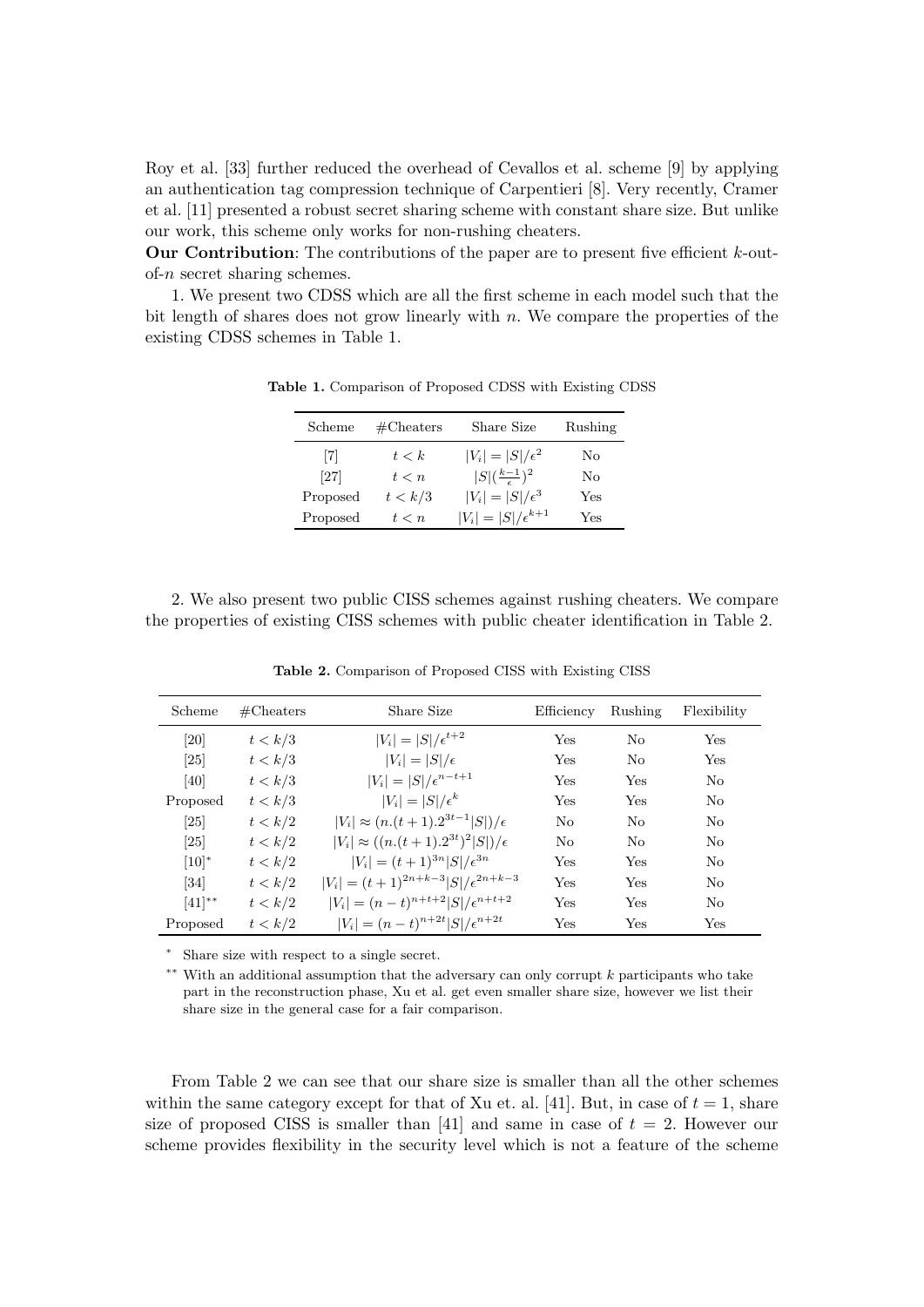[41]. We achieve flexibility by adapting authentication technique from [39]. Recently, Xu et. al. presented a scheme capable of identifying up to  $(k-1)/3$  rushing cheaters [40]. The size of shares |V<sub>i</sub>| of the scheme is  $|V_i| = |S|/\epsilon^{n-t+1}$  and the bit size of shares still grows linear in n. We proposed a scheme capable of identifying  $(k-1)/3$  rushing cheaters which achieves the smallest size of shares when  $k < \frac{3}{4}n + 1$  and the bit size of shares does not grow linear in *n*.

3. Our last scheme is a RSS scheme secure against rushing cheaters. We compare the share sizes of the existing efficient RSS schemes in Table 3. In this paper, we further reduce the overhead of construction proposed in [33] by adapting authentication technique from [39]. Since the schemes [9] and [33] are nearly-optimal, we achieve a constant factor  $(2/3)$  improvement in the overhead.

| Scheme                                                          | Overhead (bits)                                                                                                                                       |
|-----------------------------------------------------------------|-------------------------------------------------------------------------------------------------------------------------------------------------------|
| Rabin and Ben-Or [31]<br>Cevallos et al. [9]<br>Roy et al. [33] | $3(n-1)(2log(k) + \mu)$<br>$3(n-1)(\log(k) + \log(m) + \frac{2}{k}(\mu + \log(e)))$<br>$(2n + k - 3)(\log(k) + \log(N) + \frac{2}{k}(\mu + \log(e)))$ |
| Proposed                                                        | $(n+k-1)(\log(k) + \log(N) + \frac{2}{k}(\mu + \log(e)))$                                                                                             |

Table 3. Comparison of Proposed RSS with Existing Efficient RSS

Here, m is the bit length of the secret and m is an integer multiple of N,  $k - 1$  is the number of cheaters,  $n = 2k - 1$  is the number of total participants,  $e = exp(1)$ , and  $\mu$  is the security parameter s.t. the scheme fails to reconstruct the authentic secret with probability at most  $2^{-\mu}$ .

#### 2 Preliminaries

#### 2.1 Secret Sharing Schemes

In the model of secret sharing schemes, there are n users  $P = \{P_1, \ldots, P_n\}$  and a dealer D. The set of users who are allowed to reconstruct the secret is characterized by an access structure  $\Gamma \subseteq 2^{\mathcal{P}}$ ; that is, users  $P_{i_1}, \ldots, P_{i_k}$  are allowed to reconstruct the secret if and only if  $\{P_{i_1},...,P_{i_k}\}\in\Gamma$ . The model consists of two algorithms: a share generation algorithm ShareGen and a secret reconstruction algorithm Reconst. The share generation algorithm ShareGen takes a secret  $s \in \mathcal{S}$  as input and outputs a list  $(v_1, v_2, \ldots, v_n)$ . Each  $v_i \in V_i$  is called a *share* and is given to a user  $P_i$ . In a usual setting, ShareGen is invoked by the dealer. The secret reconstruction algorithm Reconst takes a list of shares and outputs a secret  $s \in \mathcal{S}$ .

A secret sharing scheme  $SS = (ShareGen, Record)$  is called *perfect* if the following two conditions are satisfied for the output  $(v_1, \ldots, v_n)$  of ShareGen( $\hat{s}$ ) where the probabilities are taken over the random tape of ShareGen.

- 1. if  $\{P_{i_1},...,P_{i_k}\} \in \Gamma$  then  $\Pr[\text{Reconst}(v_{i_1},...,v_{i_k}) = \hat{s}] = 1$ ,
- 2. if  $\{P_{i_1},\ldots,P_{i_k}\}\notin\Gamma$  then  $\Pr[\mathcal{S}=s\mid \mathcal{V}_{i_1}=v_{i_1},\ldots,\mathcal{V}_{i_k}=v_{i_k}]=\Pr[\mathcal{S}=s]$  for any  $s \in \mathcal{S}$ .

We note that only perfect secret sharing schemes are dealt with in this paper.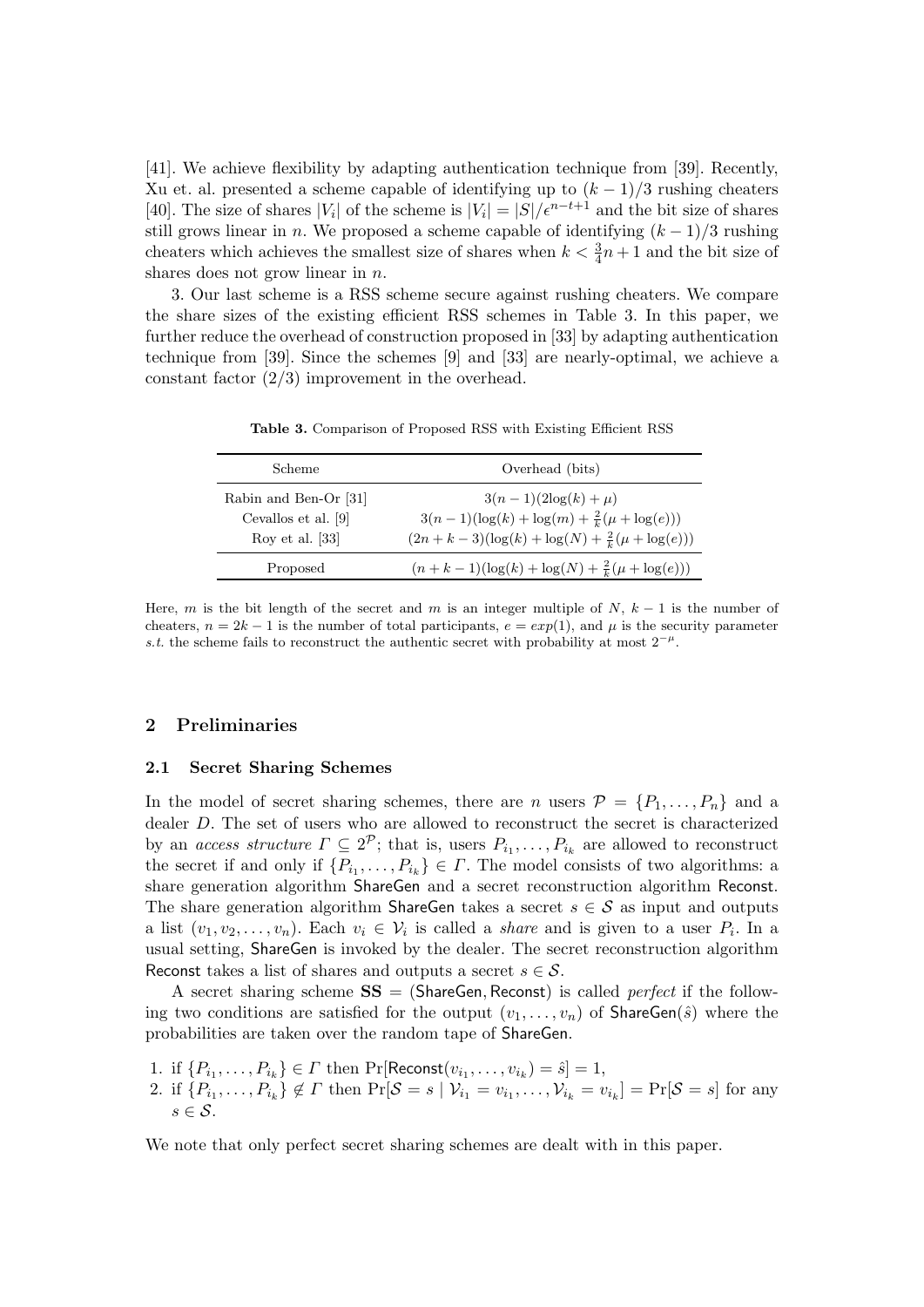## 2.2 Cheating Detectable Secret Sharing against Rushing Cheaters

Tompa and Woll [37] considered the scenario in which cheaters who do not belong to the access structure submit forged shares in the secret reconstruction phase. Such cheaters will succeed if the other users participating in the reconstruction accept an incorrect secret. In this paper, we consider very powerful cheaters called *rushing cheaters* who submit forged shares *after* observing shares of honest users.

As in the ordinary secret sharing schemes, the model of cheating detectable secret sharing scheme against rushing cheaters consists of two algorithms. A share generation algorithm ShareGen is the same as that in the ordinary secret sharing schemes. A secret reconstruction algorithm Reconst is slightly changed: the reconstruction algorithm is modeled as an interactive Turing machine which interacts with users multiple times, and users release a part of their shares to Reconst in each round. Therefore, Reconst takes round identifier *rid*, user identifier  $P_i$ , and part of share  $v_i^{(rid)}$  $i^{(ra)}$  and state information state<sub>R</sub> as input and outputs updated state information. When interactions with users are finished, Reconst outputs either the secret or the special symbol  $\perp (\perp \notin \mathcal{S}.)$ Reconst outputs  $\perp$  if and only if cheating has been detected.

Figure 1 below models the interaction between users and the reconstruction algorithm Reconst. Here, a pair of Turing machine  $A = (A_1, A_2)$  representing rushing cheaters  $P_{i_1},\ldots,P_{i_t}$  who try to cheat honest users  $P_{i_{t+1}},\ldots,P_{i_m}.$  In the <code>Game<sup>Rushing</sup>(SS,</code>

```
Game Rushing (\text{SS}, \mathcal{A})\overline{s \leftarrow S} (according to the probability distribution over S)
(v_1, \ldots, v_n) \leftarrow ShareGen(s)((i_1, \ldots, i_t), (i_{t+1}, \ldots, i_m),state_C) \leftarrow \mathcal{A}_1()state_R \leftarrow \emptysetfor rid = 1 to RidMax do
        for \ell = t + 1 to m do
                \mathsf{state}_R \leftarrow \mathsf{Reconst}(\mathit{rid}, P_{i_\ell}, v_{i_\ell}^{(\mathit{rid})}, \mathsf{state}_R)done
         ((v_{i_1}^{\prime (rid)},\ldots,v_{i_t}^{\prime (rid)}),state_C)\leftarrow \mathcal{A}_2(rid,(v_{i_{t+1}}^{(rid)},\ldots,v_{i_m}^{(rid)}),(v_{i_1},\ldots,v_{i_t}),state_C)for \ell = 1 to t do
                state_R \leftarrow \mathsf{Reconst}(\mathit{rid},P_{i_\ell}, v_{i_\ell}'^{(\mathit{rid})},\mathsf{state}_R)done
done
output \leftarrow \text{Reconst}(\cdot, \cdot, state_R)
```
Fig. 1. Game between Reconst and rushing cheaters for CDSS and CISS

A),  $A_1$  first chooses rushing cheater  $P_{i_1}, \ldots, P_{i_t}$  to cheat users  $P_{i_{t+1}}, \ldots, P_{i_m}$ . Next, in each round,  $A_2$  determines forged share  $(v_{i_1}^{' (rid)}$  $v_{i_1}^{(rid)},\ldots,v_{i_1}^{(rid)}$  $i_1^{(tra)}$ ) to be submitted by rushing cheaters. Note that  $\mathcal{A}_2$  takes shares  $(v_{i_{t+1}}^{(rid)})$  $v_{i_{t+1}}^{(rid)},\ldots,v_{i_m}^{(rid)}$  $\binom{(rad)}{i_m}$  as input in determining forged shares, which captures the rushing capability of cheaters.

The successful cheating probability  $\epsilon$ (SS, A) of the cheaters A against SS = (ShareGen, Reconst) is defined by

$$
\epsilon(\text{SS},\mathcal{A}) = \Pr[s' \leftarrow \text{Reconst}(\cdot,\cdot,\text{state}_R) : s' \in \mathcal{S} \land s' \neq s],
$$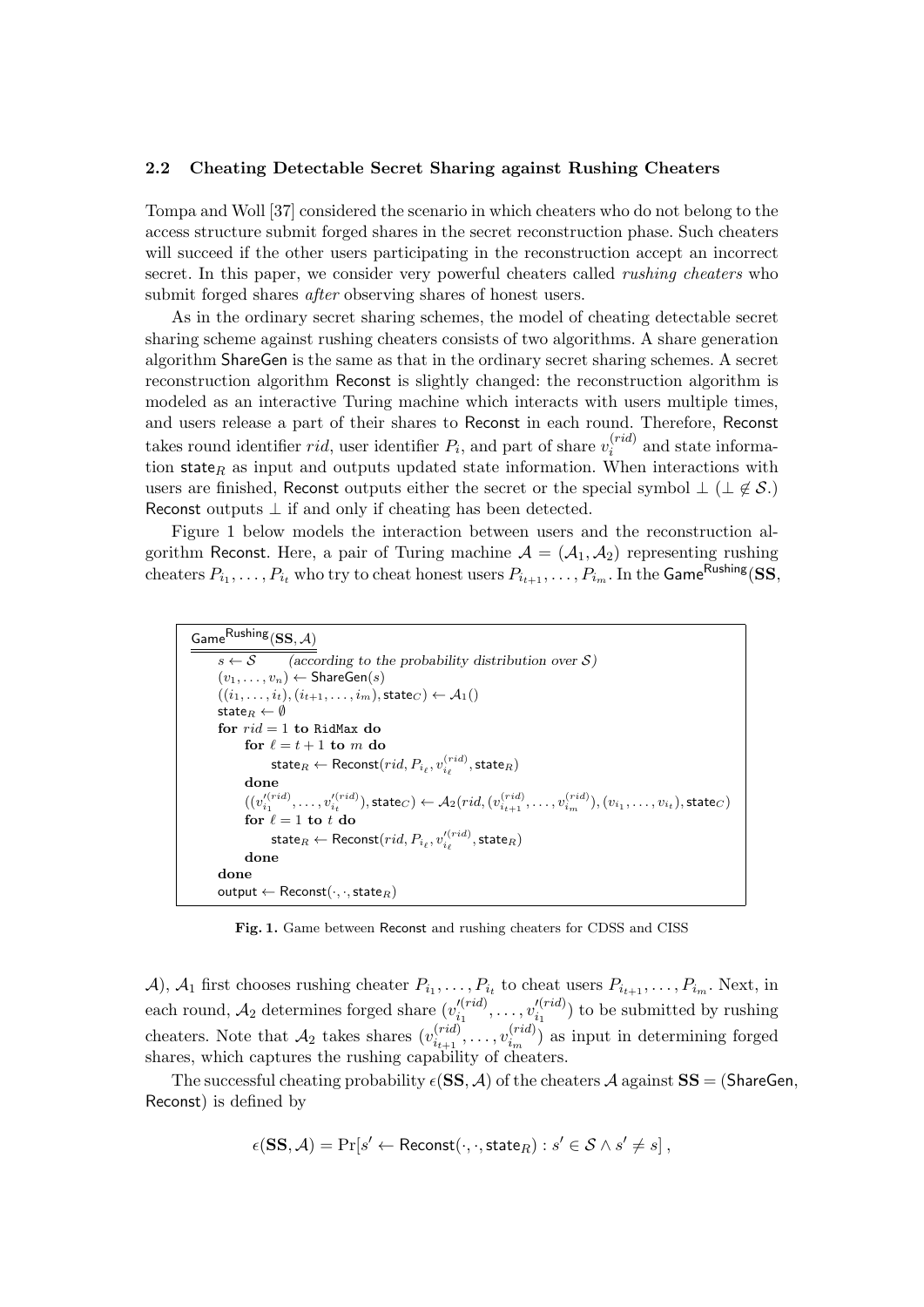where the probability is taken over the distribution of  $S$ , and the random tapes of ShareGen and  $A$ . The security of cheating detectable secret sharing schemes against  $t$ rushing cheaters are defined as follows:

**Definition 1.** A k-out-of-n secret sharing  $SS = (ShareGen, Reconst)$  is called  $(t, \epsilon)$ cheating detectable against rushing cheaters if  $\epsilon$ (SS, A)  $\leq \epsilon$  for any adversary A.

#### 2.3 Cheater Identifiable Secret Sharing against Rushing Cheaters

The model of cheater identifiable secret sharing also consists of a share generation algorithm ShareGen and a secret reconstruction algorithm Reconst. As in the model of  $(t, \epsilon)$  cheating detectable secret sharing, ShareGen takes a secret as input and outputs a list of shares  $(v_1, \ldots, v_n)$  and Reconst is also modeled as interactive Turing machine which interacts with users multiple times. The input of Reconst is the same as cheating detectable secret sharing, but final output is slightly different: Reconst in cheater identifiable secret sharing outputs  $(\hat{s}, \emptyset)$  if no cheating is detected. On the other hand, if Reconst detects cheating, it outputs  $(\perp, L)$  where  $\perp$  is a special symbol indicating detection of cheating and L is a list of cheaters.

The security of cheater identifiable secret sharing is formalized through the same game defined in Figure 1. The cheater  $P_{i_j}$ , submitting an invalid share, succeeds in cheating if Reconst fails to identify  $P_{i_j}$  as a cheater. The successful cheating probability of  $P_{i_j}$  against  $\textbf{SS} = (\textsf{ShareGen}, \textsf{Reconst})$  is denoted as  $\epsilon(\textbf{SS}, \mathcal{A}, P_{i_j})$  where the probability  $\epsilon$ (SS,  $\mathcal{A}, P_{i_j}$ ) is defined by

$$
\epsilon(\text{SS}, \mathcal{A}, P_{i_j}) = \Pr[(s', L) \leftarrow \text{Reconst}(\cdot, \cdot, \text{state}_R) : i_j \notin L].
$$

Based on the above definition, we define the security of secret sharing schemes capable of identifying cheaters who submit forged shares as follows:

**Definition 2.** A k-out-of-n threshold secret sharing scheme  $SS = (ShareGen, Records)$ is called a  $(t, \epsilon)$  cheater identifiable secret sharing scheme if (1)  $\epsilon$ (SS, A, P<sub>j</sub>)  $\leq \epsilon$  for any A representing set of t or less cheaters L, and for any cheater  $P_i \in L$  who submits forged share  $v'_j \neq v_j$ . (2)  $P_i \notin L$  for any user  $P_i$  who does not forge its share.

### 2.4 Robust Secret Sharing against Rushing Cheaters

McEliece and Sarwate [22] considered the scenario in which cheaters submit forged shares in the secret reconstruction phase. Such cheaters will succeed if the other users participating in the reconstruction accept an incorrect secret. In this paper, we consider rushing cheaters.

As in the ordinary  $(k, n)$  secret sharing schemes, the model of robust secret sharing scheme against rushing cheaters consists of two algorithms. A share generation algorithm ShareGen is the same as that in the ordinary secret sharing schemes. A secret reconstruction algorithm Reconst is changed: the reconstruction algorithm is modeled as an interactive Turing machine which interacts with users multiple times, and users release a part of their shares to Reconst in each round. Therefore, Reconst takes round identifier *rid*, user identifier  $P_i$ , and part of share  $v_i^{(rid)}$  $i_i^{(ra)}$  and state information state<sub>R</sub> as input and outputs updated state information. When interactions with users are finished, Reconst outputs the secret.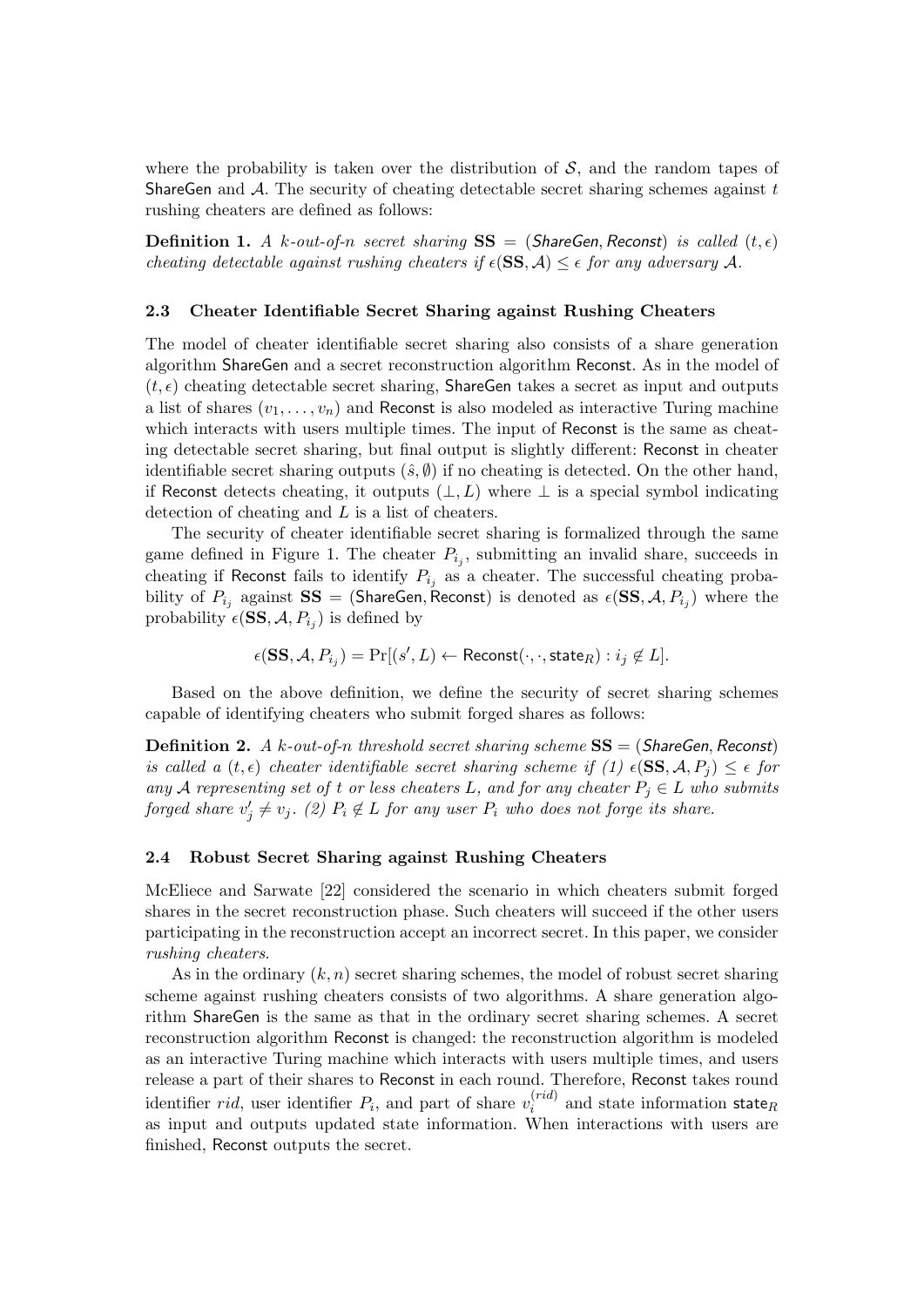Figure 2 below models the interaction between users and the reconstruction algorithm Reconst. Here, a pair of Turing machine  $A = (A_1, A_2)$  representing rushing cheaters  $P_{i_1},\ldots,P_{i_{k-1}}$  who try to cheat honest users  $P_{i_k},\ldots,P_{i_n}.$  In the <code>Game</code><sup>Rushing</sup>(SS,

```
\mathsf{Game}^\mathsf{Rushing}(\mathbf{SS}, \mathcal{A})s \leftarrow S (according to the probability distribution over S)
(v_1, \ldots, v_n) \leftarrow ShareGen(s)
((i_1, \ldots, i_{k-1}), (i_k, \ldots, i_n),state_C) \leftarrow A_1()stateR \leftarrow \emptysetfor rid = 1 to RidMax do
        for \ell = k to n do
                \mathsf{state}_R \leftarrow \mathsf{Reconst}(\mathit{rid}, P_{i_\ell}, v_{i_\ell}^{(\mathit{rid})}, \mathsf{state}_R)done
        ((v_{i_1}^{\prime (rid)},\ldots,v_{i_{k-1}}^{\prime (rid)}),state_C) \leftarrow \mathcal{A}_2(rid,(v_{i_k}^{(rid)},\ldots,v_{i_n}^{(rid)}),(v_{i_1},\ldots,v_{i_{k-1}}),state_C)for \ell = 1 to k - 1 do
                state_R \leftarrow \mathsf{Reconst}(\mathit{rid},P_{i_\ell}, v_{i_\ell}'^{(\mathit{rid})},\mathsf{state}_R)done
done
output \leftarrow \text{Reconst}(\cdot, \cdot, state_R)
```
Fig. 2. Game between Reconst and rushing cheaters for RSS

A),  $A_1$  first chooses rushing cheater  $P_{i_1}, \ldots, P_{i_{k-1}}$  and users  $P_{i_k}, \ldots, P_{i_n}$  to cheat. Next, in each round,  $A_2$  determines forged share  $(v_{i_1}^{' (rid)}$  $v_{i_1}^{(rid)}, \ldots, v_{i_{k-1}}'^{(rid)}$  $i_{i_{k-1}}^{\prime (rau)}$  to be submitted by rushing cheaters. Note that  $\mathcal{A}_2$  takes shares  $(v_{i_k}^{(rid)})$  $v_{i_k}^{(rid)}, \ldots, v_{i_n}^{(rid)}$  $i_n^{(ra)}$ ) as input in determining forged shares, which captures the rushing capability of cheaters.

The successful cheating probability  $\epsilon$ (SS, A) of the cheaters A against SS = (ShareGen, Reconst) is defined by

 $\epsilon(\text{SS}, \mathcal{A}) = \Pr[s' \leftarrow \text{Reconst}(\cdot, \cdot, \text{state}_R) : s' \in \mathcal{S} \land s' \neq s],$ 

where the probability is taken over the distribution of  $S$ , and the random tapes of ShareGen and A. The security of robust secret sharing schemes against  $k - 1$  rushing cheaters are defined as follows:

**Definition 3.** A k-out-of-n secret sharing  $SS = (ShareGen, Reconst)$  is called  $\epsilon$  robust against rushing cheaters if  $\epsilon$ (SS, A)  $\leq \epsilon$  for any adversary A.

## 2.5 Building Blocks of Proposed Schemes

In this subsection we briefly review building blocks of proposed schemes: Reed-Solomon code, almost strongly universal family of hash function, and k-wise independent random variables.

Strongly Universal Family of Hash Function: Here, we will review the definitions and constructions of strongly universal families of hash function.

**Definition 4.** A family of hash function  $H : A \rightarrow B$  is called  $\epsilon$  almost strongly universal family of hash function ( $\epsilon$ -ASU<sub>2</sub> for short) if it satisfies following two conditions: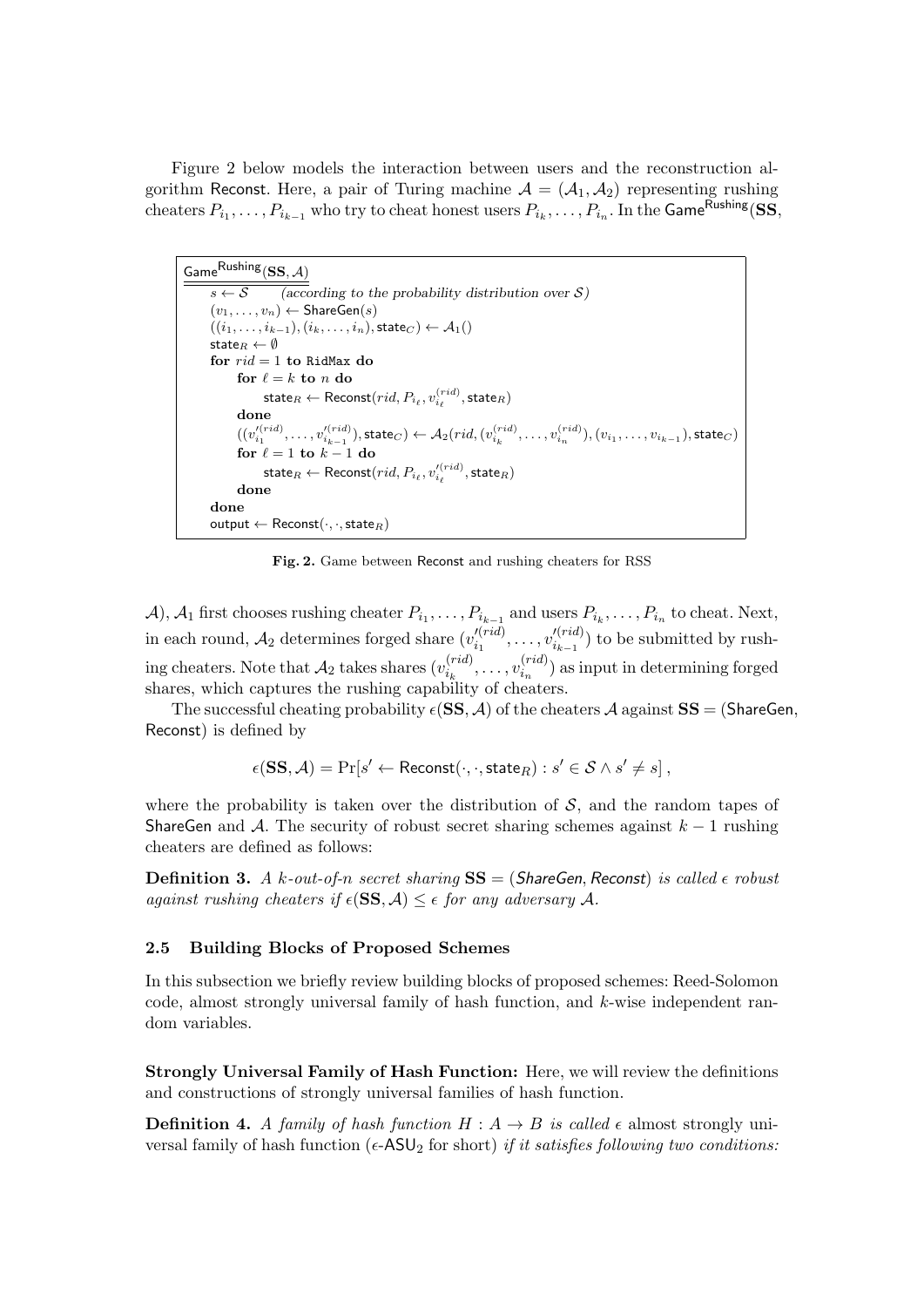1.  $|\{h \mid h \in H, h(a) = b\}| = |H|/|B|$  holds for any  $a \in A$  and for any  $b \in B$ . 2. For any distinct  $a, a' \in A$  and for any  $b, b' \in B$ , the following equality holds:

$$
\frac{|\{h \mid h \in H, h(a) = b, h(a') = b'\}|}{|\{h \mid h \in H, h(a) = b\}|} \le \epsilon
$$

H is called strongly universal family of hash function  $SU_2$  for short) if  $\epsilon = 1/|B|$ .

We define a key  $e$  of  $ASU<sub>2</sub>$  to specify an element of a hash family H and use a notation  $h_e$  to denote an element of the H specified by the key e. It is obvious that the size of keys of hash family is identical to the size of hash family  $|H|$ .

The subscripts 2 of  $ASU<sub>2</sub>$  denotes the strength of hash families, and we can define the notion of strongly universal hash family  $SU<sub>t</sub>$  of strength t for  $t \geq 2$  as follows:

**Definition 5.** A family of hash function  $H : A \rightarrow B$  is called strongly universal family of hash function of strength t (SU<sub>t</sub> for short) if  $|\{h \mid h \in H, h(a_i) = b_i(i =$  $\{1,\ldots,j\}\}=|H|/|B|^j$  hold for any distinct  $a_1,a_2,\ldots,a_j\in A$ , for any (not necessarily distinct)  $b_1, b_2, \ldots, b_j \in B$  and for any  $j \leq t$ .

Here, we will review some known constructions of (almost) strongly hash families which we will use in the proposed schemes. In [15], the following efficient  $ASU<sub>2</sub>$  based on polynomials over a finite field is proposed.

**Proposition 1.** Let  $e_0, e_1 \in \mathbb{F}_p$  and  $s = (s_1, \ldots, s_N) \in \mathbb{F}_{p^N}$ , then the hash family  $H_{1,N}: \mathbb{F}_{p^N} \to \mathbb{F}_p$  defined by  $H_{1,N} = \{h_{1,N,(e_0,e_1)} \mid h_{e_0,e_1}(s) = e_0 + s_1e_1 + s_2e_1^2 + \cdots s_Ne_1^N\}$ is  $N/p$ -ASU<sub>2</sub>. Furthermore, the hash family  $H_{1,1} : \mathbb{F}_p \to \mathbb{F}_p$  is  $SU_2$ .

It is well known that strongly universal hash families with higher strength are also constructed based on polynomials over a finite field as follows:

**Proposition 2.** Let  $e_0, e_1, \ldots, e_{t-1} \in \mathbb{F}_p$  and  $s \in \mathbb{F}_p$ , then the hash family  $H_{2,t}$ :  $\mathbb{F}_p \to \mathbb{F}_p$  defined by  $H_{2,t} = \{h_{2,t,(e_0,e_1,...,e_{t-1})} \mid h_{2,t,(e_0,e_1...,e_{t-1})}(s) = e_0 + e_1 s + e_2 s^2 + \cdots \}$  $\cdots e_{t-1} s^{t-1}$ } is  $SU_t$ .

**Proposition 3.** Let  $e_0, e_1 \in \mathbb{F}_p$  and  $s_i = (s_{i,1}, \ldots, s_{i,N}) \in \mathbb{F}_{p^N}$ , then the hash family  $H_{3,N}: \mathbb{F}_{p^N} \to \mathbb{F}_p$  defined by  $H_{3,N} = \{h_{3,N,(e_0,e_{1,1},e_{1,2},...,e_{1,n})} \mid h_{e_0,e_{1,i}}(s_i) = \sum_{l=1}^N e_0^l s_{i,l} +$  $e_{1,i}$  is N/p-ASU<sub>2</sub>. Furthermore,  $h_{3,N,(e_0,e_{1,1},e_{1,2},...,e_{1,n})}$  an be used to authenticate n messages.

This proposition is an adaption of the universal hash family by Wegman and Carter [39].

*Proof.* Denote by  $a_i = h_{e_0,e_1,i}(s_i)$ , we calculate the probability that the forged message and authentication tag are accepted by the authentication key. We assume the opponent tries her forge after seeing n pairs of message and tag pairs  $\{s_1, a_1, \ldots, s_n, a_n\}$ and substitutes all the *n* messages and tags by  $\{s'_1, a'_1, \ldots, s'_n, a'_n\}$ . The substitution probability is

Pr[at least one forged message-tag pairs in  $\{s'_1, a'_1, \ldots, s'_n, a'_n\}$  is accepted  $|\{s_1, a_1, \ldots, s_n, a_n\}|$  are accepted |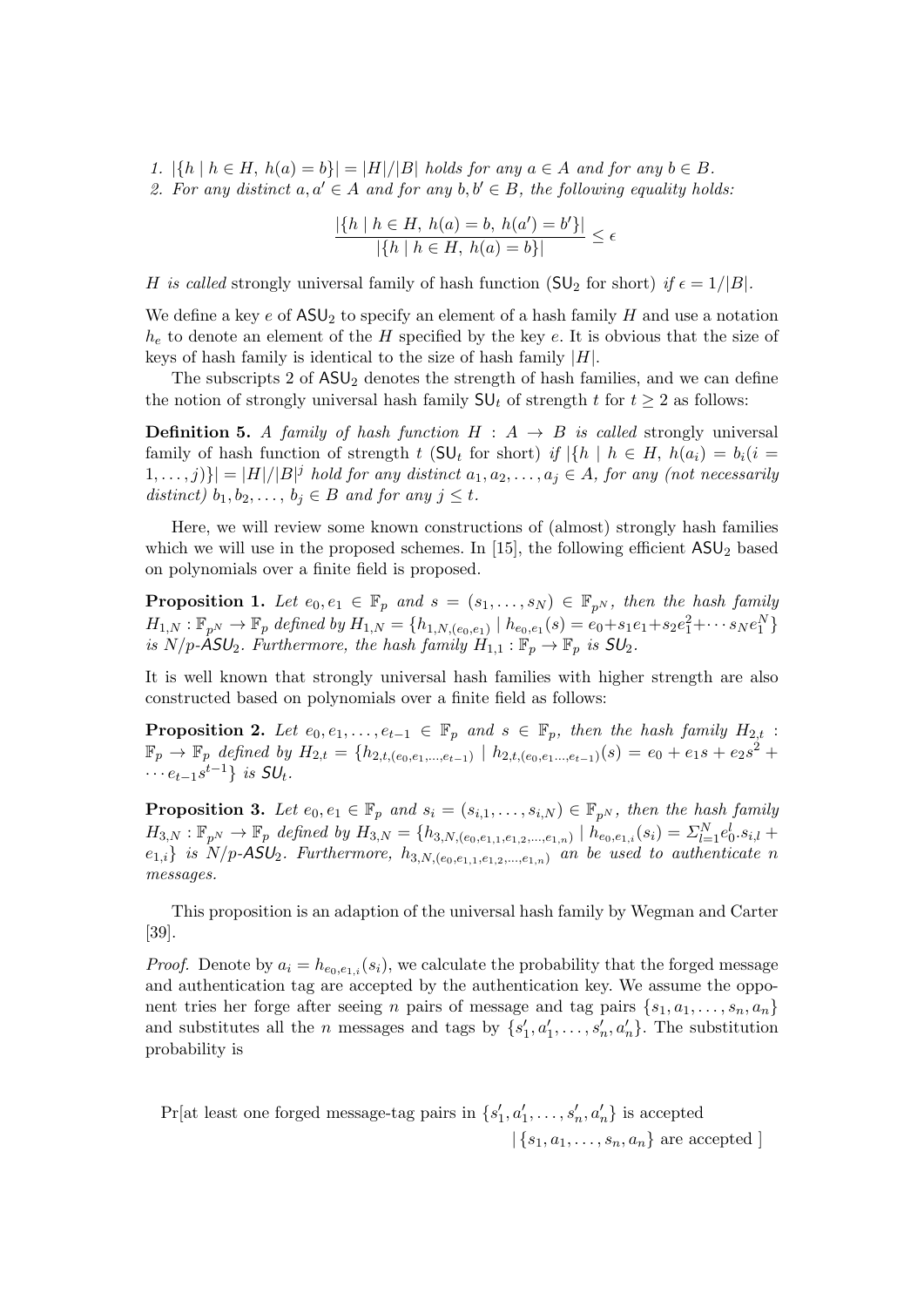Denote by  $E_1$  the event that "at least one forged message-tag pairs in  $\{s'_1, a'_1, \ldots, s'_n, a'_n\}$ is accepted", and by  $E_2$  the event that " $\{s_1, a_1, \ldots, s_n, a_n\}$  are accepted".

We first count how many keys satisfy event  $E_2$ . This is given by the following system of equations.

$$
\sum_{l=1}^{N} e_0^l \cdot s_{1,l} + e_{1,i} = a_1 \tag{1}
$$

$$
\sum_{l=1}^{N} e_0^l \cdot s_{2,l} + e_{1,i} = a_2 \tag{2}
$$

$$
\cdots = \cdots \tag{3}
$$

$$
\sum_{l=1}^{N} e_0^l \cdot s_{n,l} + e_{1,i} = a_n \tag{4}
$$

Taking  $e_0, e_{1,1}, e_{1,2}, \ldots, e_{1,n}$  as unknowns, for any fixed value of  $e_0$ , there exists one and only one solution for this system of equations. Thus, there are in total  $p$  solutions to the following equation system. More importantly, each possible key appears with equal probability.

Next we count how many keys satisfy both events  $E_1$  and  $E_2$ . The keys which satisfy both events must in addition satisfy at least one of the following n equations. In the following equations, we assume that  $s'_{i,j} \neq s_{i,j}$  for all  $j \in [N]$ . This is quite a natural assumption since the opponent wants to forge the messages she would choose a different message other than what is sent by the transmitter. The reason that we assume all the forged messages are different from the authentic ones is simply because this case maximizes the successful probability of a substitution attack by the opponent.

$$
\Sigma_{l=1}^{N} e_0^{l} s_{1,l}^{\prime} + e_{1,i} = a_1^{\prime}
$$
\n<sup>(5)</sup>

$$
\Sigma_{l=1}^{N} e_0^{l} s_{2,l}^{\prime} + e_{1,i} = a_2^{\prime}
$$
\n<sup>(6)</sup>

$$
\cdots = \cdots \tag{7}
$$

$$
\Sigma_{l=1}^{N} e_0^{l} s'_{n,l} + e_{1,i} = a'_n \tag{8}
$$

If we subtract Eq.(9) by Eq.(13), we get  $\Sigma_{l=1}^{N} e_0^k$ . $(s_{1,l}-s'_{1,l}) = a_1 - a'_1$ . We rephrase it as  $f(e_0) = \sum_{l=1}^{N} e_0^k (s_{1,l} - s'_{1,l}) - (a_1 - a'_1) = 0$ . The function  $f(e_0)$  represents a polynomial of degree at most N in the variable  $e_0$ . Since  $s_1 \neq s_1'$ , for any  $(s_1', a_1')$  of the opponent's choice,  $f(e_0) \neq 0$ . Thus there exist at most N values of  $e_0$  satisfying Eqs.(9) and Eq.(13). We record these values  $e_{0,1,1}^*$ ,  $\dots$ ,  $e_{0,1,N}^*$ . This means, the forged message-tag pair  $s'_1, a'_1$  would not be accepted as authentic if and only  $e_0 \in \mathbb{F} \setminus \{e_{0,1,1}^*, \ldots, e_{0,1,N}^*\}.$ The same arguments hold for message-tag pairs  $s'_i, a'_i$ , that is  $s'_i, a'_i$  will not be accepted as authentic if and only if  $e_0 \in \mathbb{F} \setminus \{e^*_{0,i,1}, \ldots, e^*_{0,i,N}\}$ , for any  $i \in [n]$ . So for any value of  $\{s'_1, a'_1, \ldots, s'_n, a'_n\}$ , there are at most  $p - (p - N \cdot n) = N \cdot n$  keys satisfying the first equation system and at least one equation from the second equation system. In a nutshell, there are in total at most  $N \cdot n$  keys satisfying both event  $E_2$  and event  $E_1$ .  $Pr[E_1|E_2] \leq N \cdot n/p$ . It is easy to show that for any particular  $(s'_i, a'_i)$  with  $s'_i \neq s_i$ , the probability that it is accepted as authentic is  $N/p = N/|\mathbb{F}|$ . Hence, the proposition.  $\Box$ 

**k-wise Independent Random Variables:**  $k$ -wise independent random variables is used to construct schemes presented in Sections 4 and 6.

**Definition 6.** Random variables  $X_1, \ldots, X_n$  over a finite set S is called k-wise independent if  $Pr[X_{i_1} = \alpha_{i_1}, \ldots, X_{i_k} = \alpha_{i_k}] = 1/p^k$  holds for any k indices  $i_1, \ldots, i_k \in$  $\{1,\ldots,n\}$  and for any  $\alpha_{i_1},\ldots,\alpha_{i_k}\in S$  where p is a cardinality of finite set S.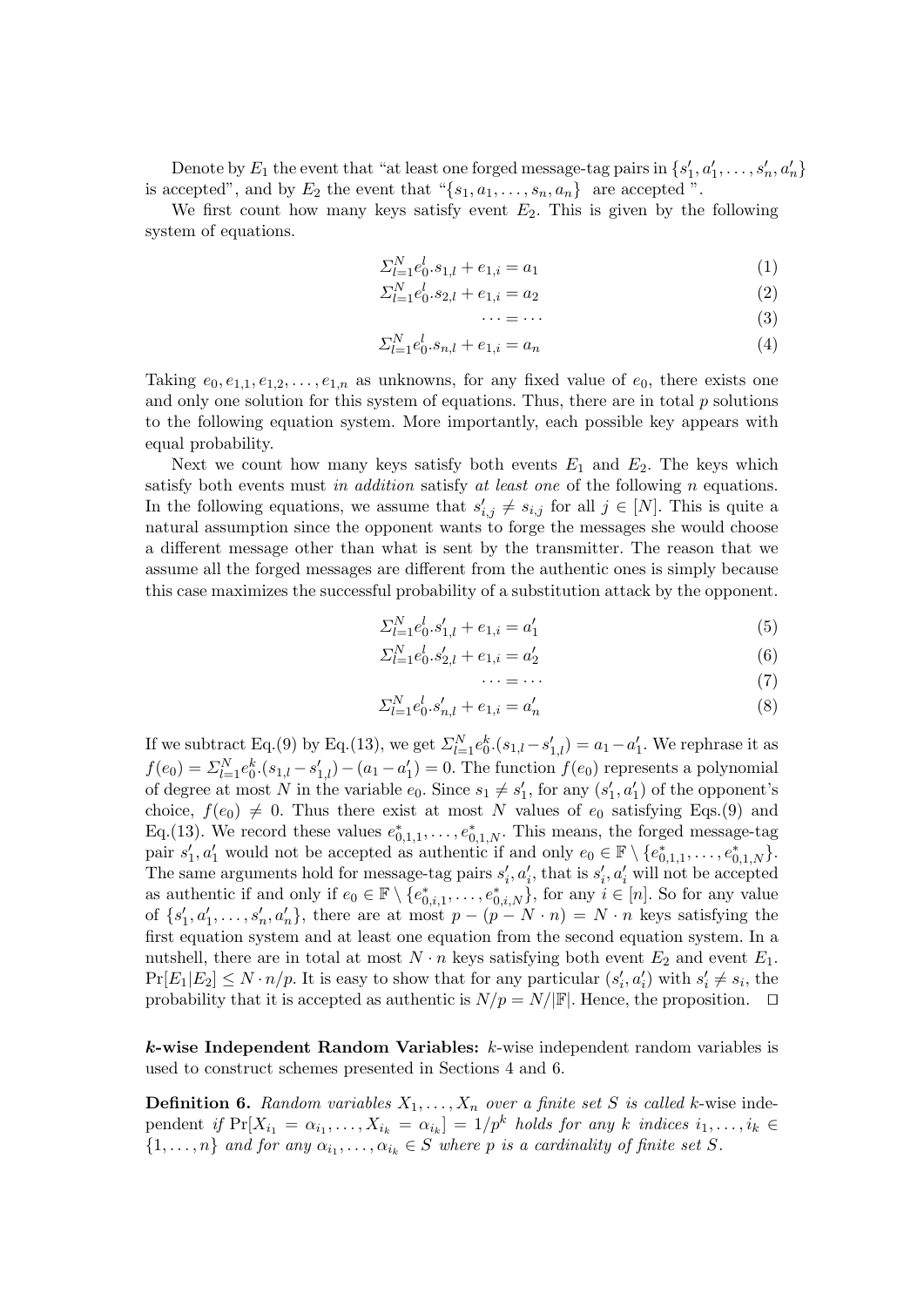It is well known that a polynomials of degree  $k-1$  over a finite field form a k-wise independent random variables.

**Proposition 4.** Let a polynomial  $r(x) = r_0 + r_1x + \cdots + r_{k-1}x^{k-1}$  be a randomly chosen polynomial over  $\mathbb{F}_p$ . Then  $X_1 = r(1), X_2 = r(2), \ldots, X_n = r(n)$  is k-wise independent random variables over  $\mathbb{F}_p$ .

We note that the size of memory to store the above k-wise independent variables  $X_1, \ldots, X_n$  is  $p^k$  since it suffice to store all the coefficients of  $r(x)$ .

**Reed-Solomon Error Correcting Code:** Let  $C(x) \in \mathbb{F}_p$  be a polynomial of degree at most t, and let  $i_1, \ldots, i_k$  are distinct elements of  $\mathbb{F}_p$  then it is well known that  $(C(i_1), C(i_2), \ldots, C(i_k))$  constitutes a codeword of Reed-Solomon code with minimum hamming distance  $k-t$ . Therefore, when  $k \leq 3t+1$  (i.e.,  $t < k/3$ ) holds, Reed-Solomon code corrects up to t errors with probability 1. Since the capability of Reed-Solomon code to identify cheaters in secret sharing schemes was first pointed out by McEliece and Sarwate [22], Reed-Solomon code has played the central role in secret sharing scheme capable of preventing cheating by  $(k-1)/3$  cheaters. In fact, it has been used to identify up to  $(k-1)/3$  cheaters in various schemes [20, 25, 40].

# 3 A Scheme Capable of Detecting  $(k-1)/3$  Rushing Cheaters

In this section, we present a scheme capable of detecting cheating by  $(k-1)/3$  rushing cheaters. The scheme is constructed based on the schemes presented in [7, 26] which are capable of identifying  $k - 1$  non-rushing cheater.

The basic idea of the proposed scheme is as follows. The share generation algorithm ShareGen generates shares  $(v_{s,1},...,v_{s,n})$  of a secret s using Shamir's  $(k, n)$  threshold scheme. The share generation algorithm also generate shares  $(v_{e,1}, \ldots, v_{e,n})$  for a key e of almost strongly universal hash family  $H : \mathcal{S} \to \mathcal{H}$  using Shamir's  $(t+1, n)$  threshold scheme. Furthermore, ShareGen generates shares  $(v_{a,1},...,v_{a,n})$  for hash value  $a =$  $h_e(s)$  using Shamir's  $(k, n)$  threshold scheme. The share  $v_i$  of user  $P_i$  is of the form  $v_i = (v_{s,i}, v_{e,i}, v_{a,i}).$ 

Since  $v_{s,i}$  and  $v_{a,i}$  are shared using  $(k, n)$  threshold scheme,  $k - 1$  users do not obtain any information about the secret even if they know the value of the key e. To guarantee security against  $t$  rushing cheaters, The secret reconstruction algorithm Reconst receives part of share  $(v_{s,i}, v_{a,i})$  from  $P_i$   $(i = 1, 2, ..., k)$  in the first round, and then receives  $v_e$  from  $P_i$  in the second round. Since the key e of hash family is shared using  $(t + 1, n)$  threshold scheme, t rushing cheaters do not obtain any information about e even at the end of the first round. Therefore, the cheater cannot guess correct hash value  $a'$  for a forged secret  $s'$  in the first round. Further, from the error correcting capability of  $(t+1, n)$  threshold scheme, rushing cheaters cannot alter the value of e no matter what shares they submit in the second round. The above discussion, together with the properties of  $ASU_2$ , directly derives the security of the scheme against rushing cheaters. The complete description of the scheme is given as follows.

Share Generation: On input a secret  $s \in \mathbb{F}_{p^N}$ , the share generation algorithm outputs a list of shares  $(v_1, \ldots, v_n)$  as follows:

1. Generate a random polynomial  $f_s(x) \in \mathbb{F}_{p^N}[X]$  of degree  $k-1$  such that  $f_s(0) = s$ .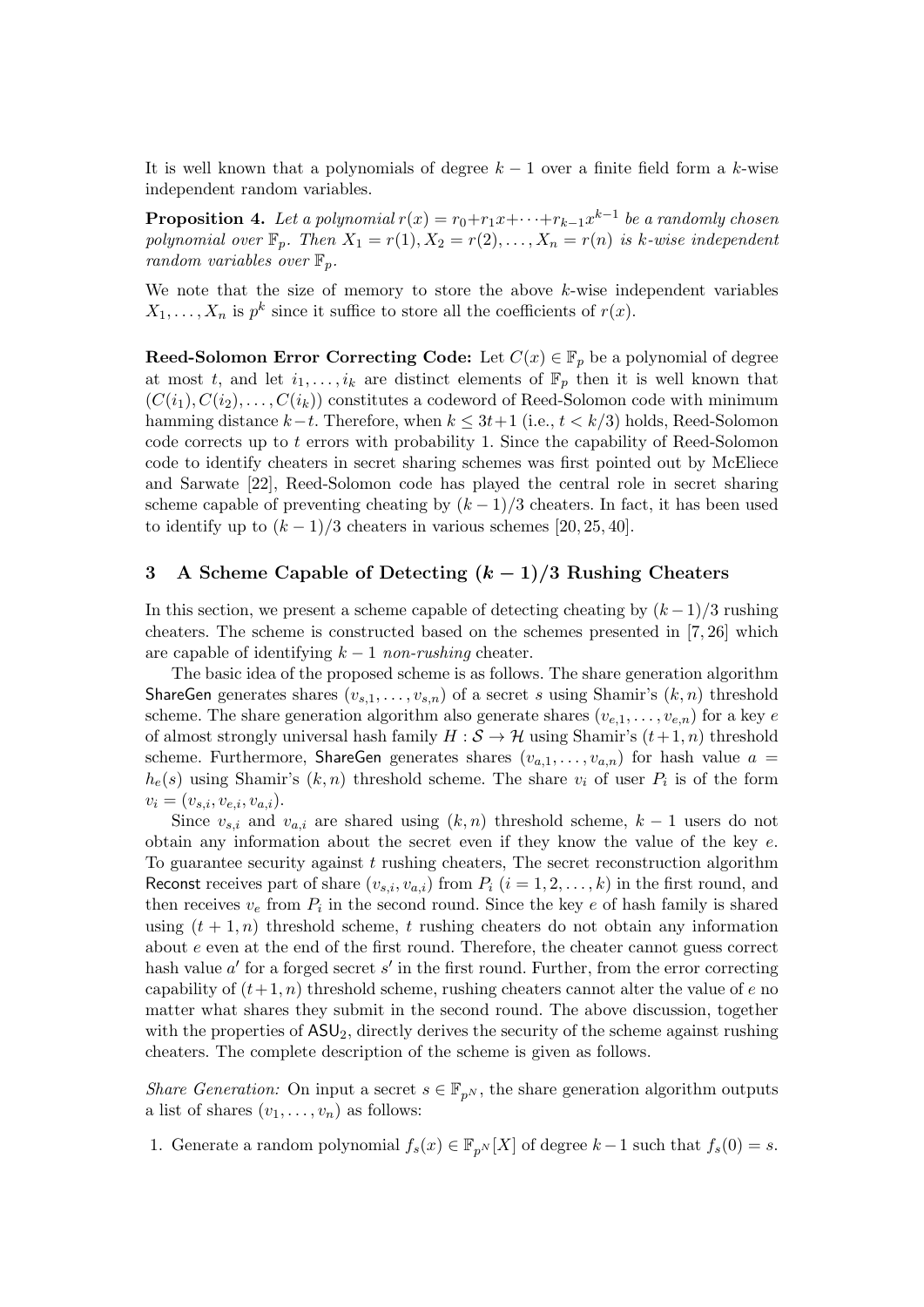- 2. Generate random polynomials  $C_{e_0}(x), C_{e_1}(x) \in \mathbb{F}_p[X]$  of degree t. We will use  $(e_0, e_1) = (C_{e_0}(0), C_{e_1}(0))$  as a key of  $H_{1,N}$ .
- 3. Generate a random polynomial  $a(x) \in \mathbb{F}_p$  of degree  $k-1$  such that  $a(0) =$  $h_{1,N,(e_0,e_1)}(s).$
- 4. Output a list of share  $(v_1, ..., v_n)$  where  $v_i = (f_s(i), C_{e_0}(i), C_{e_1}(i), a(i))$ .

Secret Reconstruction: On input m shares  $(v_{i_1},...,v_{i_m})$  (where  $m \geq k$  and  $v_i =$  $(v_{s,i}, v_{e_0,i}, v_{e_1,i}, v_{a,i})$  for  $1 \leq i \leq n$ , the secret reconstruction algorithm outputs s or  $\perp$ according to the following procedure:

- 1. [Round 1] Receive  $(v_{s,i_1}, v_{a,i_1}), \ldots, (v_{s,i_m}, v_{a,i_m})$  from  $P_{i_1}, \ldots, P_{i_m}$ , respectively.
- 2. [Round 2] Receive  $(v_{e_0,i_1}, v_{e_1,i_1}), \ldots, (v_{e_0,i_m}, v_{e_1,i_m})$  from  $P_{i_1}, \ldots, P_{i_m}$ , respectively.
- 3. Reconstruct  $C_{e_0}(x)$  and  $C_{e_1}$  from  $v_{e_0,i_1},\ldots,v_{e_0,i_m}$  and  $v_{e_1,i_1},\ldots,v_{e_1,i_m}$ , respectively, using a decoding algorithm of generalized Reed-Solomon Code (e.g., Berlekamp-Welch algorithm), and compute  $e_0 = C_{e_0}(0)$  and  $e_1 = C_{e_1}(0)$ .
- 4. Output  $\perp$  if error is detected.
- 5. Reconstruct  $\hat{s} = f_{\hat{s}}(0)$  and  $\hat{a} = f_{\hat{a}}(0)$  from  $v_{s,i_1}, \ldots, v_{s,i_m}$  and  $v_{a,i_1}, \ldots, v_{a,i_m}$ , respectively.
- 6. Output  $\hat{s}$  if  $h_{1,N,(e_0,e_1)}(\hat{s}) = \hat{a}$  holds. Otherwise, output  $\perp$ .

**Theorem 1.** If  $t < k/3$  holds then the above scheme is  $(t, \epsilon)$  cheating detectable kout-of-n secret sharing scheme against rushing cheaters such that  $|S| = p^N$ ,  $\epsilon = N/p$ , and  $|\mathcal{V}_i| = p^{N+3} \approx |\mathcal{S}| \left( \frac{\log |\mathcal{S}|}{\epsilon \log(1)} \right)$  $\frac{\log |\mathcal{S}|}{\epsilon \log(1/\epsilon)}$ <sup>3</sup>. In particular,  $|\mathcal{V}_i| = |\mathcal{S}|/\epsilon^3$  holds when  $N = 1$ .

*Proof.* First, we will prove the scheme is *perfect*. Suppose that users  $P_{i_1}, \ldots, P_{i_{k-1}}$ try to compute any partial information about the secret s. Since  $v_{s,i_1}, \ldots, v_{s,i_{k-1}}$  is generated using Shamir's  $(k, n)$  threshold scheme, they do not obtain any information about the secret from  $v_{s,i_1}, \ldots, v_{s,i_{k-1}}$ . Therefore, the scheme is proven to be perfect if the equations  $h_{1,N,(e_0,e_1)}(s) = a$  does not reveal any information about the secret. Since shares  $v_{e_0,i}$  and  $v_{e_1,i}$  are generated using Shamir's  $(t, n)$  threshold scheme,  $P_{i_1}, \ldots, P_{i_{k-1}}$ obtain values of  $e_0$  and  $e_1$  from their shares. However, since a share  $v_{a,i}$  is generated using Shamir's  $(k, n)$  threshold scheme,  $P_{i_1}, \ldots, P_{i_{k-1}}$  obtain no information about the value  $h_{1,N,(e_0,e_1)}(s)$ . Therefore, they do not obtain any information about the secret s even if they know  $e_0$  and  $e_1$ , which shows that the scheme is perfect.

Next, we prove that if  $t < k/3$  the scheme is  $(t, \epsilon)$  cheating detectable. Here, we consider the worst case where just k users  $P_1, \ldots, P_k$  take part in secret reconstruction. Without loss of generality, we can assume  $P_1, \ldots, P_t$  are cheater who try to fool  $P_{t+1}, \ldots, P_k$  by submitting  $(v'_1, \ldots, v'_t)$  to the secret reconstruction algorithm. Since cheaters are rushing, cheaters know all values of s (a value secret reconstructed from  $(v_{s,1}, v_{s,2}, \ldots, v_{s,k})$ ), s' (a value reconstructed from  $(v'_{s,1}, \ldots, v'_{s,t}, v_{s,t+1} \ldots, v_{s,k})$ ), a (a value reconstructed from  $(v_{a,1}, v_{a,2}, \ldots, v_{a,k})$ ) and a' (a value reconstructed from  $(v'_{a,1},\ldots,v'_{a,t},v_{a,t+1}\ldots,v_{a,k})$  after observing part of shares  $(v_{s,i},v_{a,i})$  submitted by honest users  $P_{t+1}, \ldots, P_k$  in the first round. However, at this stage, cheaters do not obtain any information about the values of  $e_0$  and  $e_1$  since they are shared among users using Shamir's  $(t, n)$  threshold scheme. Moreover, even rushing cheaters cannot forge part of their shares  $(v_{e_0,i}, v_{e_1,i})$  in order to alter the values of  $e_0$  and  $e_1$  reconstructed. In fact, if cheater  $P_i$  forge  $(v_{e_0,i}, v_{e_1,i})$  into  $(v'_{e_0,i}, v'_{e_1,i})$  in the second round, then  $P_i$ is identified as a cheater with probability 1 by  $t$ -error correction capability of Reed-Solomon codes. Therefore, the best strategy for cheater  $P_i$  is to submit  $(v_{e_0,i}, v_{e_1,i})$  as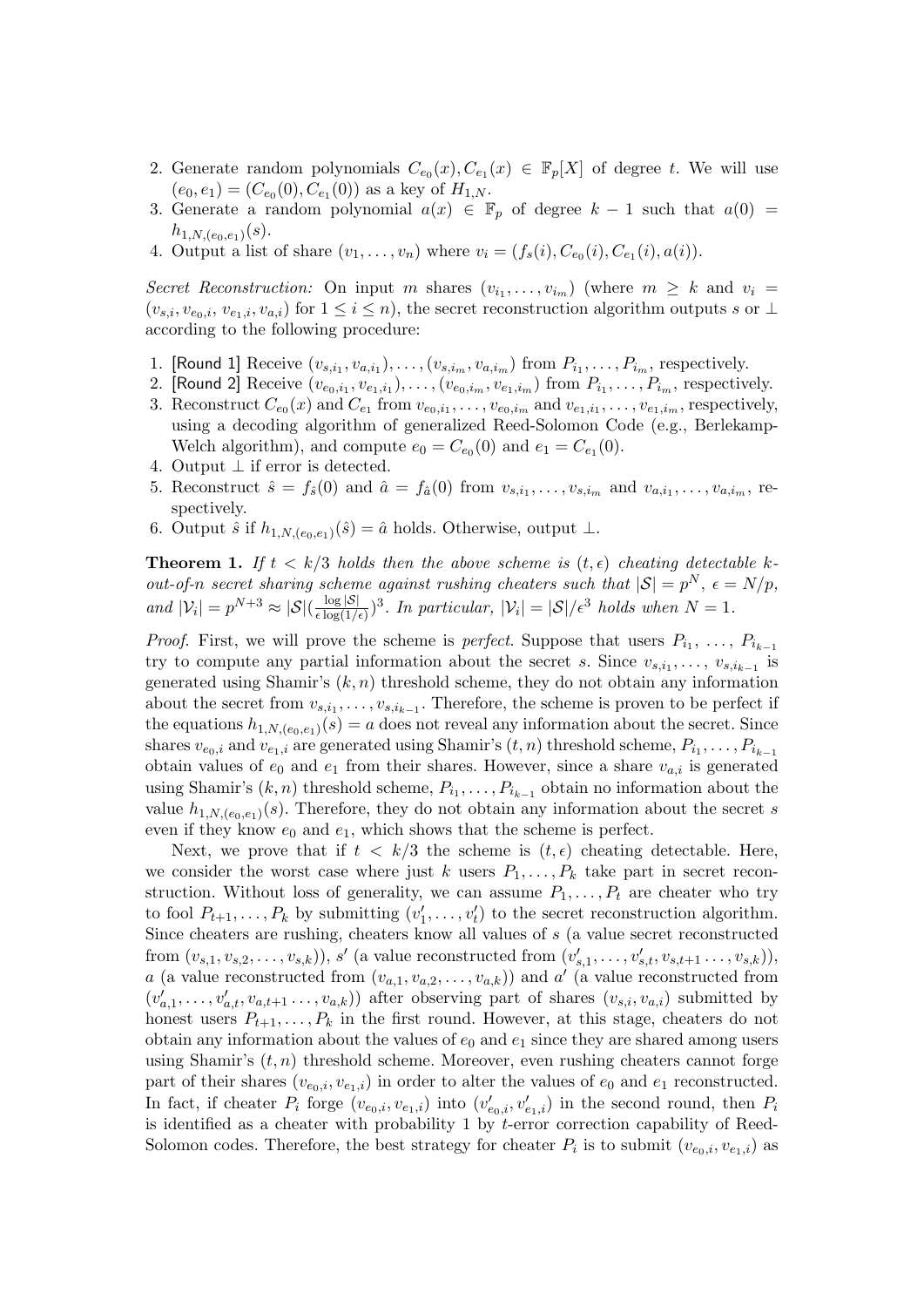is, which ensure that  $e_0$  and  $e_1$  are reconstructed without being forged. Now we compute the successful cheating probability  $\epsilon$  of rushing cheaters. The cheaters succeed in cheating if  $h_{1,N,(e_0,e_1)}(s') = a'$  holds. Since rushing cheater  $P_i$  must submit  $(v'_{s,i}, v'_{a,i})$ in the first round without knowing the values of  $e_0$  and  $e_1$ , The successful cheating probability of cheaters are computed by  $Pr[h_{1,N,(e_0,e_1)}(s') = a' | h_{1,N,(e_0,e_1)}(s) = a]$ where the probability is taken only over  $e_0$  and  $e_1$  since  $s, s', a$  and  $a'$  are known to cheaters when they submit  $(v'_{s,i}, v'_{a,i})$ . Since  $H_{1,N}$  is  $N/p$ -ASU<sub>2</sub> and  $(e_0, e_1)$  are chosen uniformly and randomly from the set of keys satisfying  $h_{1,N,(e_0,e_1)}(s) = a$ , it is easy to see that  $Pr[h_{1,N,(e_0,e_1)}(s') = a' | h_{1,N,(e_0,e_1)}(s) = a] = N/p$  holds, which directly implies that the successful cheating probability of cheaters  $P_1, \ldots, P_t$  is upper bounded by  $N/p$ .

## 4 A Scheme Capable of Detecting  $n-1$  Rushing Cheaters

In this section, we present a scheme capable of detecting cheating by  $n - 1$  rushing cheaters. The idea of the scheme is similar to the scheme presented in the previous section in the sense that the share generation algorithm generates a key  $e$  of  $ASU<sub>2</sub>$  and  $a = h_e(s)$  to check the correctness of a secret reconstructed. However, since  $t = n - 1$ holds, we cannot use error correcting code to ensure correct reconstruction of e. In the proposed scheme, instead of sharing a single key  $e$ , the share generation algorithm generates a key  $e_i$  and a hash value  $a_i$  for each user  $P_i$  who verifies  $h_{e_i}(s) = a_i$  to check the correctness of the secret s. However, unfortunately, the above naive scheme cannot be *perfect* since user  $P_i$  can compute (possibly partial) information about the secret from information held by  $P_i: h_{e_i}(s) = a_i, e_i$  and  $a_i$ . For example, consider the case where we use  $H_{1,1}$  defined in Proposition 1 for underlying hash family. In this case, any single user  $P_i$  can compute s from  $e_{0,i}$ ,  $e_{1,i}$  and  $a_i = e_{0,i} + e_{1,i} \cdot s$  by  $s = (a_i - e_{0,i}) \cdot e_{1,i}^{-1}$ .

We introduce an additional trick to overcome this problem. Namely, we make the hash values  $a_i$  shared among users so that unauthorized set of users cannot obtain any information about the hash values and therefore any information about the secret. However, sharing completely independent and random hash values  $a_1, \ldots, a_n$  causes the size of shares grow linearly with  $n$ . To reduce the size of share, we make hash values  $a_1, \ldots, a_n$  derived from  $(k-1)$ -wise independent random variables, and share the seed a of the random values  $a_1, \ldots, a_n$  instead of sharing  $a_1, \ldots, a_n$  themselves. By replacing completely random  $a_1, \ldots, a_n$  with  $(k-1)$ -wise independent random variables does not affect the perfectness of the resulting scheme since  $k-1$  users do not obtain any relation among hash values due to  $(k - 1)$ -wise randomness of hash values. The complete description of the scheme is given as follows.

Share Generation: The share generation algorithm ShareGen takes a secret  $s = (s_0, s_1, ...,$  $s_{N-1}$ ) ∈  $\mathbb{F}_{p^N}$  as input and outputs a list of shares  $(v_1, \ldots, v_n)$  according to the following procedure:

- 1. Generate a random polynomial  $f_s(x) \in \mathbb{F}_{p^N}[X]$  of degree  $k-1$  such that  $s = f_s(0)$ .
- 2. Generate a random polynomial  $f_a(x) \in \mathbb{F}_{p^{k-1}}[X]$  of degree  $k-1$ . We will use  $f_a(0) = (a_0, a_1, \ldots, a_{k-2})$  as coefficients of a polynomial  $a(x)$  (i.e.,  $a(x) = a_0 +$  $a_1x + \cdots + a_{k-2}x^{k-2}$  used to derive hash values in  $(k-1)$ -wise independent manner.
- 3. Compute keys  $(e_{i,0}, e_{i,1})$   $(1 \leq i \leq n)$  of almost strongly universal family  $H_{1,N}$ independently and randomly satisfying  $h_{1,N,(e_{i,0},e_{i,1})}(s) = a(i)$ .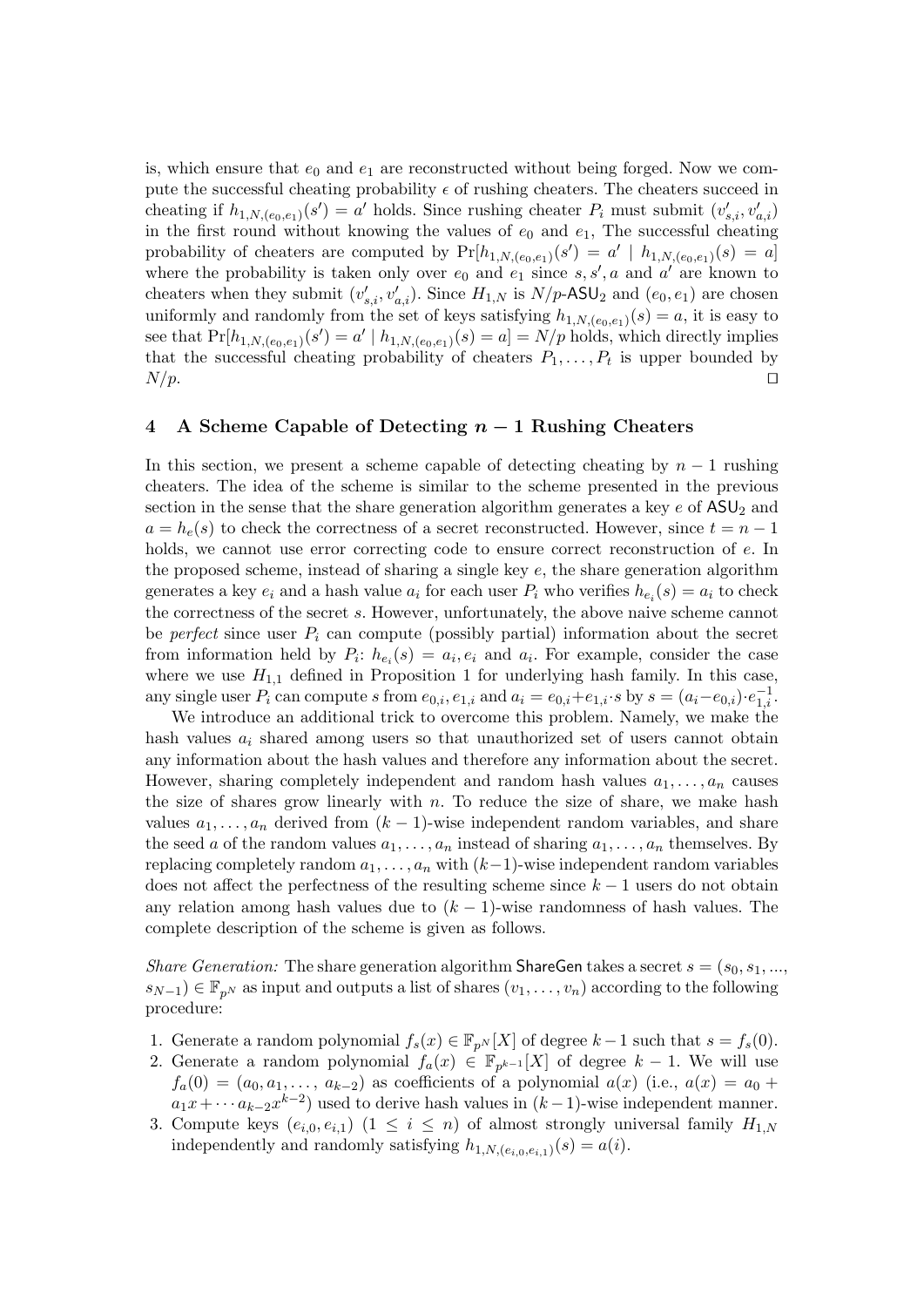4. Output  $(v_1, \ldots, v_n)$  where the share  $v_i$  of the user  $P_i$  is defined by  $v_i = (f_s(i), f_a(i),$  $e_{i,0}, e_{i,1}$ ).

#### Secret Reconstruction:

- 1. [Round 1] Receive  $(v_{s,i_1}, v_{a,i_1}), \ldots, (v_{s,i_m}, v_{a,i_m})$  from  $P_{i_1}, \ldots, P_{i_m}$ , respectively.
- 2. [Round 2] Receive  $(e_{i_1,0}, e_{i_1,1})$  from  $(e_{i_m,0}, e_{i_m,1})$  from  $P_{i_1}, \ldots, P_{i_m}$ , respectively.
- 3. Reconstruct s and  $a(x)$  from  $(v_{s,i_1},...,v_{s,i_m})$  and  $(v_{a,i_1},...,v_{a,i_m})$ , respectively.
- 4. Check if  $h_{1,N,(e_{i_j,0},e_{i_j,1})}(s) = a(i_j)$  holds for all  $i_j$   $(1 \leq j \leq m)$ .
- 5. Output s if the above equation holds for all  $i_j$ , otherwise output ⊥.

The following theorem gives the security properties of the proposed scheme.

**Theorem 2.** If  $t \leq n-1$  holds then the above scheme is  $(t, \epsilon)$  cheating detectable kout-of-n secret sharing scheme against rushing cheaters such that  $|S| = p^N$ ,  $\epsilon = \frac{N}{n}$  $\frac{N}{p},\;ana$  $|\mathcal{V}_i| = p^{N+k+1} \approx |\mathcal{S}| \cdot (\frac{\log |\mathcal{S}|}{\epsilon \log(1/n))}$  $\frac{\log |\mathcal{S}|}{\epsilon \log(1/\epsilon)}$ <sup>k+1</sup>. In particular,  $|\mathcal{V}_i| = |\mathcal{S}|/\epsilon^{k+1}$  holds when  $N = 1$ .

*Proof.* First, we will prove the scheme is *perfect*. Suppose that users  $P_{i_1}, \ldots, P_{i_{k-1}}$ try to compute any partial information about the secret s. Since  $v_{s,i_1}, \ldots, v_{s,i_{k-1}}$  are generated using Shamir's  $(k, n)$  threshold scheme, they do not obtain any information about the secret from  $v_{s,i_1}, \ldots, v_{s,i_{k-1}}$ . Therefore, the scheme is proven to be perfect if the equations  $h_{1,N,(e_{i_j},0,e_{i_j},1)}(s) = a(i_j)$   $(1 \leq j \leq k-1)$  does not reveal any information about the secret. Since shares  $v_{a,i_1}, \ldots, v_{a,i_{k-1}}$  (i.e., shares for  $a = (a_0, \ldots, a_{k-2})$ ) is also generated by Shamir's  $(k, n)$  threshold scheme  $P_{i_1}, \ldots, P_{i_{k-1}}$  obtain no information about the hash value  $a(i_j)$ . Therefore, the participants cannot obtain any information from the knowledge  $h_{1,N,(e_{i_j,0},e_{i_j,1})}(s) = a(i_j)$ , which shows that the scheme is perfect.

Next, we prove that the scheme is  $(n - 1, \epsilon)$  cheating detectable. Without loss of generality, we can assume  $P_2, \ldots, P_n$  are cheaters who try to fool  $P_1$  by submitting  $(v'_2, \ldots, v'_k)$  to the secret reconstruction algorithm. Since cheaters are rushing, cheaters know all values of s (a value secret reconstructed from  $(v_{s,1}, v_{s,2}, \ldots, v_{s,k})$ ), s' (a value reconstructed from  $(v_{s,1}, v'_{s,2}, \ldots, v'_{s,k})$ ),  $a(x)$  (a polynomial reconstructed from  $(v_{a,1}, v_{a,2}, \ldots, v_{a,k})$  and  $a'(x)$  (a polynomial reconstructed from  $(v_{a,1}, v'_{a,2}, \ldots, v'_{a,k})$ ) after observing  $(v_{s,1}, v_{a,1})$  submitted by  $P_1$  even when  $k = n$ . The cheaters succeed in cheating  $P_1$  if  $h_{1,N,(e_{1,0},e_{1,1})}(s') = a'(1)$  holds. We will show the success cheating probability is upper bounded by  $N/p$ . Since cheaters know  $h_{e_1}(s) = a(1)$  the successful cheating probability can be computed by  $Pr[h_{1,N,(e_{1,0},e_{1,1})}(s') = a'(1)$  $h_{1,N,(e_{1,0},e_{1,1})}(s) = a(1)$ . From the second property of the almost strongly universal hash family and the fact  $e_1$  is chosen uniformly and randomly from the set of keys such that  $h_{1,N,(e_1,0,e_1,1)}(s) = a(1)$ , the following equation holds:

$$
\Pr[h_{1,N,(e_{1,0},e_{1,1})}(s') = a'(1) | h_{1,N,(e_{1,0},e_{1,1})}(s) = a(1)]
$$
  
= 
$$
\frac{|\{(e_{1,0},e_{1,1}) | h_{1,N,(e_{1,0},e_{1,1})}(s) = a(1), h_{1,N,(e_{1,0},e_{1,1})}(s') = a'(1)\}|}{|\{(e_{1,0},e_{1,1}) | h_{1,N,(e_{1,0},e_{1,1})}(s) = a(1)|} \le \epsilon,
$$

which directly implies that the successful cheating probability of cheaters  $P_2, \ldots, P_n$ is upper bounded by  $N/p$ .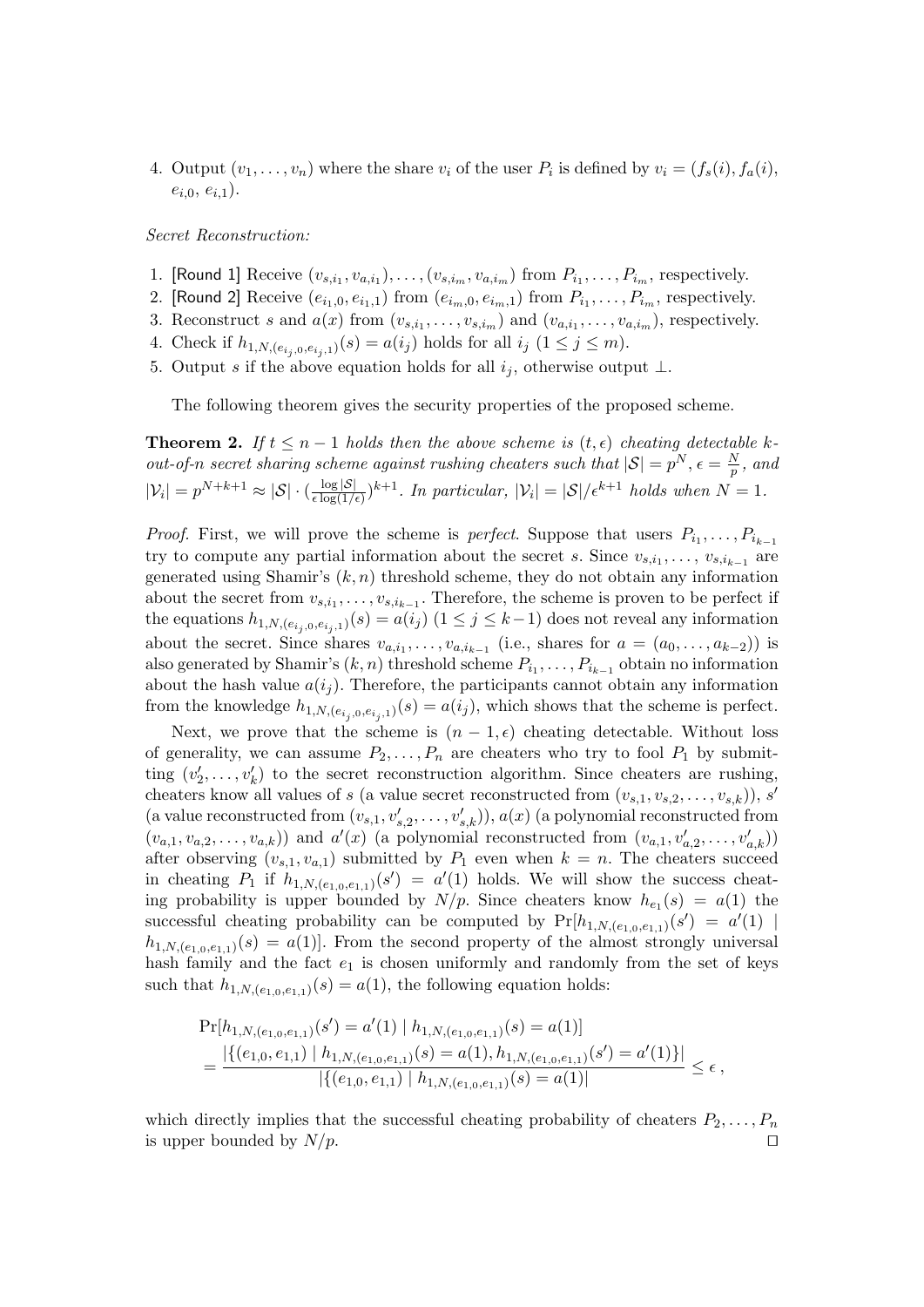## 5 A Scheme Capable of Identifying  $(k-1)/3$  Rushing Cheaters

In this section, we present a scheme capable of identifying  $(k-1)/3$  rushing cheaters. The scheme is constructed based on the scheme presented in [25] which is capable of identifying  $(k-1)/3$  non-rushing cheater.

Roughly speaking, the share  $v_i$  of the scheme in [25] consists of (1) a share  $v_{s,i}$  of Shamir's  $(k, n)$  threshold scheme for a secret s, and (2) a hash value  $v_{C_i} = h_{2,t+1}(v_{s,i})$ where  $h_{2,t+1} \in H_{2,t+1}$  is a strongly universal hash function of strength  $t+1$  (see Proposition 2 for the complete description). Unfortunately, the scheme in [25] is vulnerable to cheating by a single rushing cheater no matter what order partial shares are sent to the reconstruction algorithm. This is because rushing cheaters obtain complete information about the hash function  $h_{2,t+1}$  before they send  $v'_{C_i}$  to the reconstruction algorithm.

To make rushing cheaters impossible to obtain complete information about the hash function, we modify the scheme in a way that hash function  $h$  is chosen from  $H_{2,k+t}$  instead of  $H_{2,t+1}$ . This modification makes rushing cheater difficult to cheat the scheme since at least  $k + t$  shares are required to obtain complete information about the hash function  $h$ . Furthermore, to prevent rushing cheaters from modifying the hash function h, we introduce an additional share  $v_{E,i}$  in the proposed scheme. Here,  $v_{E,i}$ is a share of  $(n, t + 1)$  threshold scheme for a secret  $(e_{t+1}, \ldots, e_{t+k-1}) \in \mathbb{F}_{p^{k-1}}$  where  $e_{t+1}, \ldots, e_{t+k-1}$  represent higher-degree coefficients of  $h \in H_{2,k+t}$ . With the help of  $v_{E,i}$ , we can convert hash values  $h(\psi_{i_1}), \ldots, h(\psi_{i_k})$  into hash values  $\hat{h}(\psi_{i_1}), \ldots, \hat{h}(\psi_{i_k})$ in such a way that  $\hat{h} \in H_{2,t+1}$  and that  $\hat{h}(\psi)$  is a correct hash value of  $\psi$  if and only if  $h(\psi)$  is a correct hash value of  $\psi$ . Since converted hash function  $\hat{h}$  is a element of  $H_{2,t+1}$ , we can identify even rushing cheaters, as in the cheater identification procedure presented in [25]. The complete description of the proposed scheme is as follows:

Share Generation: On input a secret the share generation algorithm outputs a list of shares  $(v_1, \ldots, v_n)$  as follows:

- 1. Generate a random polynomial  $f_s(x) \in \mathbb{F}_p[X]$  of degree  $k-1$  such that  $f_s(0) = s$ .
- 2. Generate a random polynomial  $C(x) = \sum_{i=0}^{k+t-1} e_i x^i \in \mathbb{F}_q[X]$  of degree  $k+t-1$ where q is a prime power satisfying  $q \geq n \cdot p$ .
- 3. Generate a random polynomial  $C_E(x) \in \mathbb{F}_{q^{k-1}}[X]$  of degree t such that  $C_E(0) =$  $(e_{t+1}, e_{t+2}, \ldots, e_{t+k-2}, e_{t+k-1}) \in \mathbb{F}_{q^{k-1}}$  (i.e.,  $C_E(0)$  represents higher degree coefficients of  $C(x)$ .)
- 4. Output a list of share  $(v_1, \ldots, v_n)$  where  $v_i = (f_s(i), C(\psi(i, f_s(i)), C_E(i))$  and  $\psi$ :  $[1, n] \times \mathbb{F}_p \to \mathbb{F}_q$  is an arbitrary 1-to-1 function.

Secret Reconstruction: On input m shares  $(v_{j_1},...,v_{j_m})$  (where  $m \geq k$  and  $v_i =$  $(v_{s,i}, v_{C,i}, v_{E,i})$  for  $1 \leq i \leq n$ , the secret reconstruction algorithm outputs  $(s, \emptyset)$  or  $(\perp, L)$  according to the following procedure:

- 1. Choose k users  $i_1, \ldots, i_k$  arbitrarily.
- 2. [Round 1] Force  $P_{i_1}, \ldots, P_{i_k}$  submit  $(v_{s,i_1}, v_{C,i_1}), \ldots, (v_{s,i_k}, v_{C,i_k})$ , respectively.
- 3. [Round 2] Force  $P_{i_1}, \ldots, P_{i_k}$  submit  $v_{E,i_1}, \ldots, v_{E,i_k}$ , respectively.
- 4. Reconstruct  $C_E(x)$  using a decoding algorithm of generalized Reed-Solomon Code.
- 5. Compute a list L' by  $L' = \{i_j | v_{E,i_j} \neq C_E(i_j)\}\.$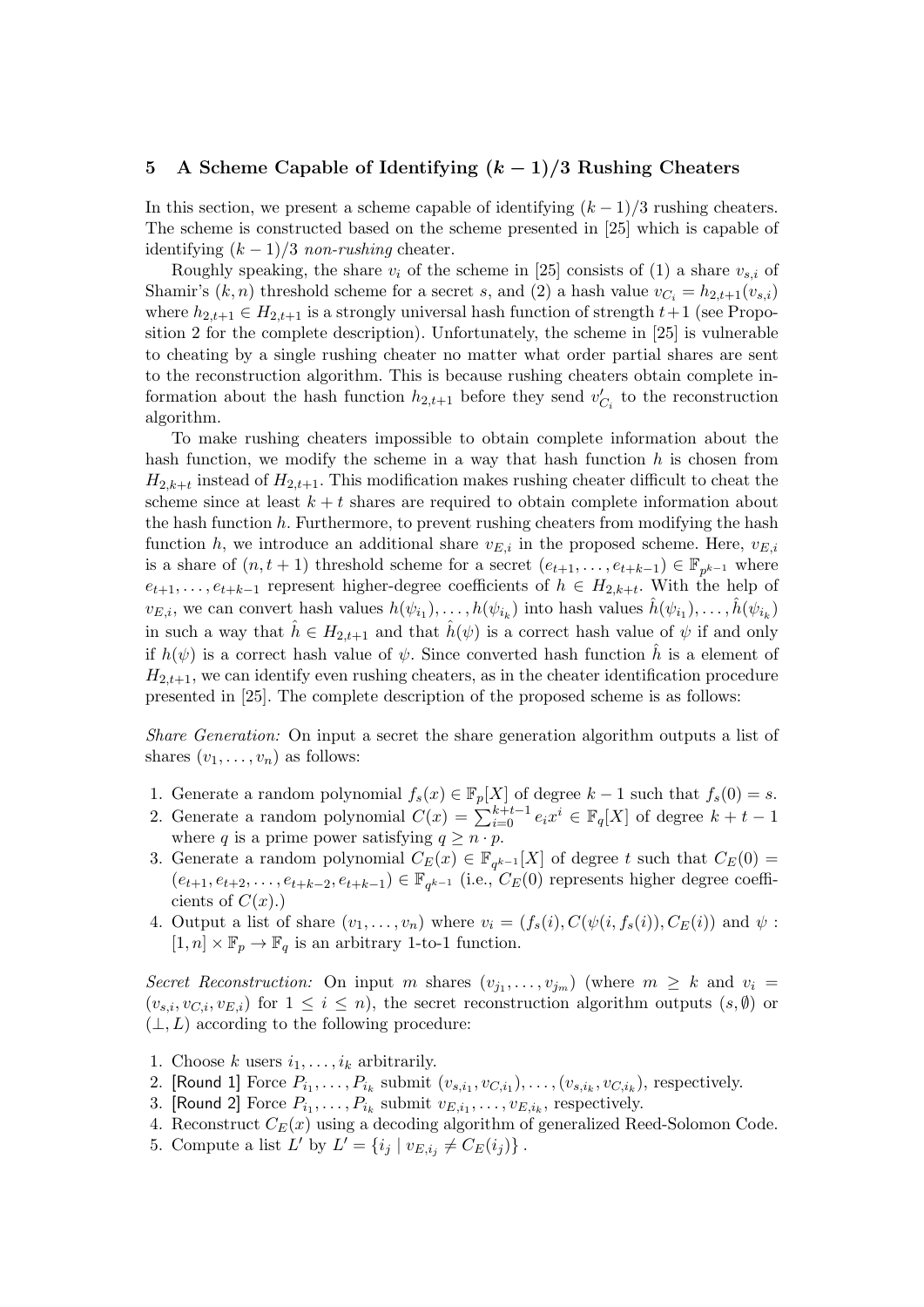- 6. Compute  $(e_{t+1}, \ldots, e_{t+k-1}) = C_E(0)$ .
- 7. Compute  $\hat{v}_{C,i_j} = v_{C,i_j} \sum_{\ell=t+1}^{t+k-1} e_{\ell} \cdot \psi(i_j, v_{s,i_j})^{\ell}$ .
- 8. Reconstruct  $\tilde{C}(x) = \sum_{\ell=0}^t e_\ell x^\ell$  from  $\hat{v}_{C,i_1}, \ldots, \hat{v}_{C,i_k}$  using a decoding algorithm of generalized Reed-Solomon Code again.
- 9. Compute a list L by  $L = L' \cup \{i_j \mid \hat{v}_{C,i_j} \neq \hat{C}(\psi(i_j, v_{s,i_j}))\}$ .
- 10. Reconstruct  $f_s(x)$  from  $v_{s,i_1}, \ldots, v_{s,i_k}$  and output  $(\perp, L)$  if  $L \neq \emptyset$ . Otherwise, output  $(f_s(0), \emptyset).$

**Theorem 3.** If  $t < k/3$  holds then the above scheme is a  $(t, \epsilon)$  cheater identifiable kout-of-n secret sharing scheme against rushing adversaries such that  $|S| = p$ ,  $\epsilon = 1/q$ , and  $|\mathcal{V}_i| = p \cdot q^k = |\mathcal{S}|/\epsilon^k$ .

*Proof.* First, we show that the scheme is perfect. It is well known that  $v_{s,i_1}, \ldots, v_{s,i_{k-1}}$ do not reveal any information about the secret since each  $v_{s,i}$  is a share of Shamir's  $k$ -out-of-n secret sharing scheme. Further, it is easy to see that the knowledge about  $v_{C,i}$  and  $v_{E,i}$  do not reveal any information about the secret since the polynomials  $C(x)$  and  $C<sub>E</sub>(x)$  are completely independent of the secret s.

Next we show that the scheme is  $(t, \epsilon)$  cheater identifiable against rushing cheaters. The following two facts are important to prove  $(t, \epsilon)$  cheater identifiability of the scheme:

- 1. A family of functions  $\{C(x) \mid C(x) \in \mathbb{F}_q[X], \deg(C(x)) \leq t+k-1\}$  is a strong family of universal hash functions  $\mathbb{F}_q \to \mathbb{F}_q$  with strength  $t + k$ . Therefore, even rushing cheaters who observed t shares of cheaters as well as  $k - 1$  honest users cannot send a correct value of  $C(\psi')$  for unknown  $\psi'$  with probability better than  $1/q$  in the first round.
- 2.  $(C_E(x_1), C_E(x_2), \ldots, C_E(x_k))$  and  $(\hat{C}(x_1), \hat{C}(x_2), \ldots, \hat{C}(x_k))$  are codewords of the Reed-Solomon Code with minimum distance  $k-t$ . Therefore, if  $t < k/3$  holds, then  $C_E(x)$  and  $\ddot{C}(x)$  can be reconstructed correctly even when t points are forged.

Without loss of generality, we can assume  $P_k, \ldots, P_{t+k-1}$  are cheaters who cooperatively cheat users  $P_1, \ldots, P_{k-1}$  by forging (part of) their shares. We consider the worst case where honest users  $P_1, \ldots, P_{k-1}$  and the rushing cheater  $P_k$  are chosen to submit their shares to Reconst (this is the worst case since rushing cheater can observe the most number of shares in cheating).

Since only  $P_k$  is a cheater,  $P_k$  submits forged  $v'_{s,k}$  in the first round. In this case,  $P_k$  is not identified as a cheater only if he submits correct  $v'_{C,k}$  such that  $v'_{C,k}$  $C(\psi(v'_{s,k},k))$  since Reconst can recover correct  $\hat{C}(x)$  whatever  $v'_{E,k}$  he submits, and  $\hat{v}_{C,k} = \hat{C}(\psi(v'_{s,k}, k))$  holds if and only if  $v'_{C,k} = C(\psi(v'_{s,k}, k))$ . It is easy to see that  $P_k$  cannot guess correct  $v'_{C,k}$  with probability better than  $1/q$  since  $C(x)$  belongs to a strongly universal family of hash functions with strength  $t + k$ , where the probability is taken over the random choice of  $C(x)$ .

*Note:* Successful cheating probability  $\epsilon$  can be made chosen flexibly in the above scheme by using techniques introduced in [25].

# 6 A Scheme Capable of Identifying  $(k-1)/2$  Rushing Cheaters

In this section, we present a scheme capable of identifying  $(k-1)/2$  rushing cheaters. The scheme is based on a standard construction first presented in [31] such that the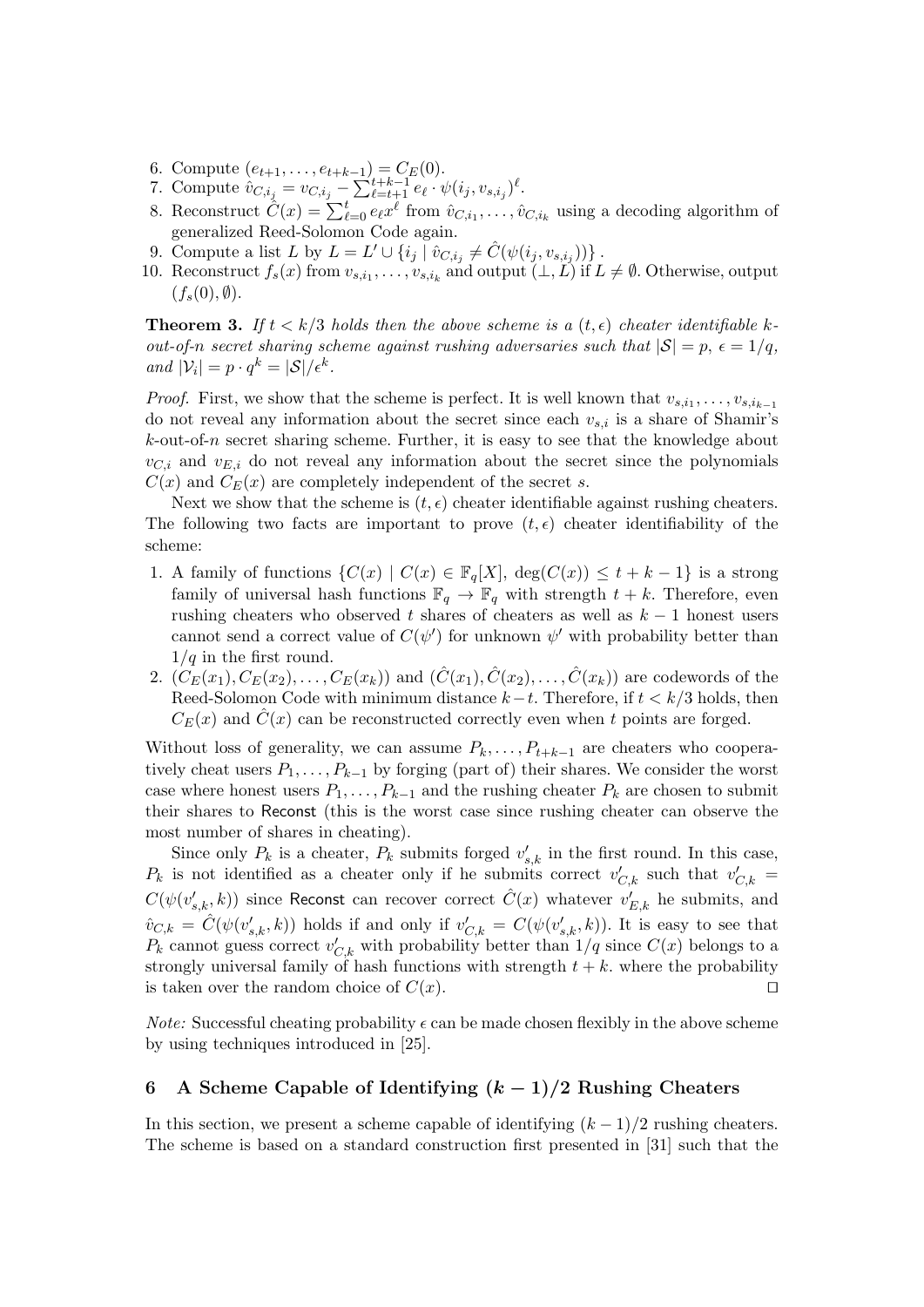share  $v_i$  consists of (1) share  $v_{s,i}$  of Shamir's  $(k, n)$  threshold scheme for a secret, (2) keys of  $ASU_2$  (unconditionally secure MAC) to check the correctness of  $v_{s,j}$   $(j \neq i)$ , and (3) hash values to prove the correctness of  $v_{s,i}$ . Unfortunately, the bit length of the resulting scheme still grows linearly with  $n$ . Though, with the help of tag compression technique by Carpentieri  $[8]$ , the proposed scheme reduces the number of keys of  $ASU<sub>2</sub>$ , which results in smaller size of shares compared to the schemes by Roy et.al. [34] and by Choudhury [10]. The complete description of the proposed scheme is as follows:

Share Generation: On input a secret  $s \in \mathbb{F}_{p^N}$ , the share generation algorithm ShareGen outputs a list of shares  $(v_1, \ldots, v_n)$  as follows:

- 1. Generate a random polynomial  $f_s(x)$  of degree at most  $(k-1)$  in x from  $\mathbb{F}_{p^N}[X]$ such that  $f_s(0) = s$  and compute  $f_s(i) = v_{s,i}$  in  $\mathbb{F}_{p^N}$ , where  $i = 1, \ldots, n$ .
- 2. Generate a random  $e_{0,i} \in_R \mathbb{F}_p$  and a random polynomial of degree at most  $k-1$ with free coefficient 0,  $a_i(x) = a_{i,1}x + a_{i,2}x^2 + \cdots + a_{i,k-1}x^{k-1}$ , from  $\mathbb{F}_p[X]$ .
- 3. Compute  $a_{i,j} = a_i(j)$  and  $e_{1,i,j} = a_j(i) \sum_{l=1}^{N} e_{0,i}^l \cdot v_{s,j,l}$  for  $i \in [n] \setminus j$ .
- 4. Compute  $v_i = (v_{s,i}, a_i(x), e_{0,i}, e_{1,i,1}, \ldots, e_{1,i,i-1}, e_{1,i,i+1}, \ldots, e_{1,i,n}).$

Secret Reconstruction: Denote the set of  $m$  ( $> k$ ) participants taking part in the reconstruction as *core*. On input a list of  $m$  shares, the secret reconstruction algorithm Reconst output a secret and a list of identities of cheaters or  $\perp$  and a list of identities of cheaters as follows.

- 1. [Round 1] Receive  $v'_{s,i}, a'_{i,1}, \ldots, a'_{i,k-1}$  from each  $P_i \in core$ .
- 2. [Round 1] Receive  $e'_{0,i}, e'_{1,i,1}, \ldots, e'_{1,i,n}$  from each  $P_i \in core$ .
- 3. Computation: For each  $P_i \in core$ , computes  $support_i = \{P_j : \sum_{l=1}^{N} e^{l}_{0,j} \cdot v'_{s,i,l} +$  $e'_{1,j,i} = a'_{i,1}j + a'_{i,2}j^2 + \cdots + a'_{i,k-1}j^{k-1}\} \cup \{P_i\}.$
- If  $|support_i| < t+1$ , then put  $P_i$  in L, where L is the list of the cheaters.
- 4. If  $m |L| \geq k$ : Using  $v'_{s,i}$  for all  $P_i \in core \setminus L$ , interpolate a poly  $f'_{s}(x)$ . If degree of  $f'_s(x)$  is less or equal to k, output  $(f'_s(0), L)$  otherwise output  $(\perp, L)$ . – If  $m - |L| < k$ : Output  $(\perp, L)$ .

Lemma 1. The above scheme provides perfect secrecy. That is, any adversary A controlling any  $(k-1)$  parties during the sharing phase, will get no information about the secret s.

*Proof.* Without loss of generality, we may assume that the first  $(k - 1)$  participants, i.e.,  $P_1, \ldots, P_{k-1}$ , are under the control of the adversary A. The listening adversary has the following information.

 $\sqrt{ }$  $\overline{\phantom{a}}$  $v_{s,1}$   $a_{1,1}$   $a_{1,2}$   $\cdots$   $a_{1,k-1}$   $e_{0,1}$   $\perp$   $e_{1,1,2}$   $\cdots$   $e_{1,1,n}$  $v_{s,2}$   $a_{2,1}$   $a_{2,2}$   $\cdots$   $a_{2,k-1}$   $e_{0,2}$   $e_{1,2,1}$   $\perp$   $\cdots$   $e_{1,2,n}$ · · · · · · · · · · · · · · · · · · · · · · · · · · · · · ·  $v_{s,k-1}$   $a_{k-1,1}$   $a_{k-1,2}$   $\cdots$   $a_{k-1,k-1}$   $e_{0,k-1}$   $e_{1,k-1,1}$   $e_{1,k-1,2}$   $\cdots$   $e_{1,k-1,n}$  $\setminus$  $\Big\}$ 

Now, according to Lagrange's interpolation, k Shamir shares  $v_{s,i}$  fully define a degree- $(k-1)$  polynomial. On the other hand,  $k-1$  such values provide no information on s, according to the perfect privacy property of Shamir scheme. Thus, the adversary needs to choose one more  $v_{s,i}$ , where  $i \in \{1, 2, \ldots, n\} \setminus I$  and  $I = \{1, 2, \ldots, k-1\}$ .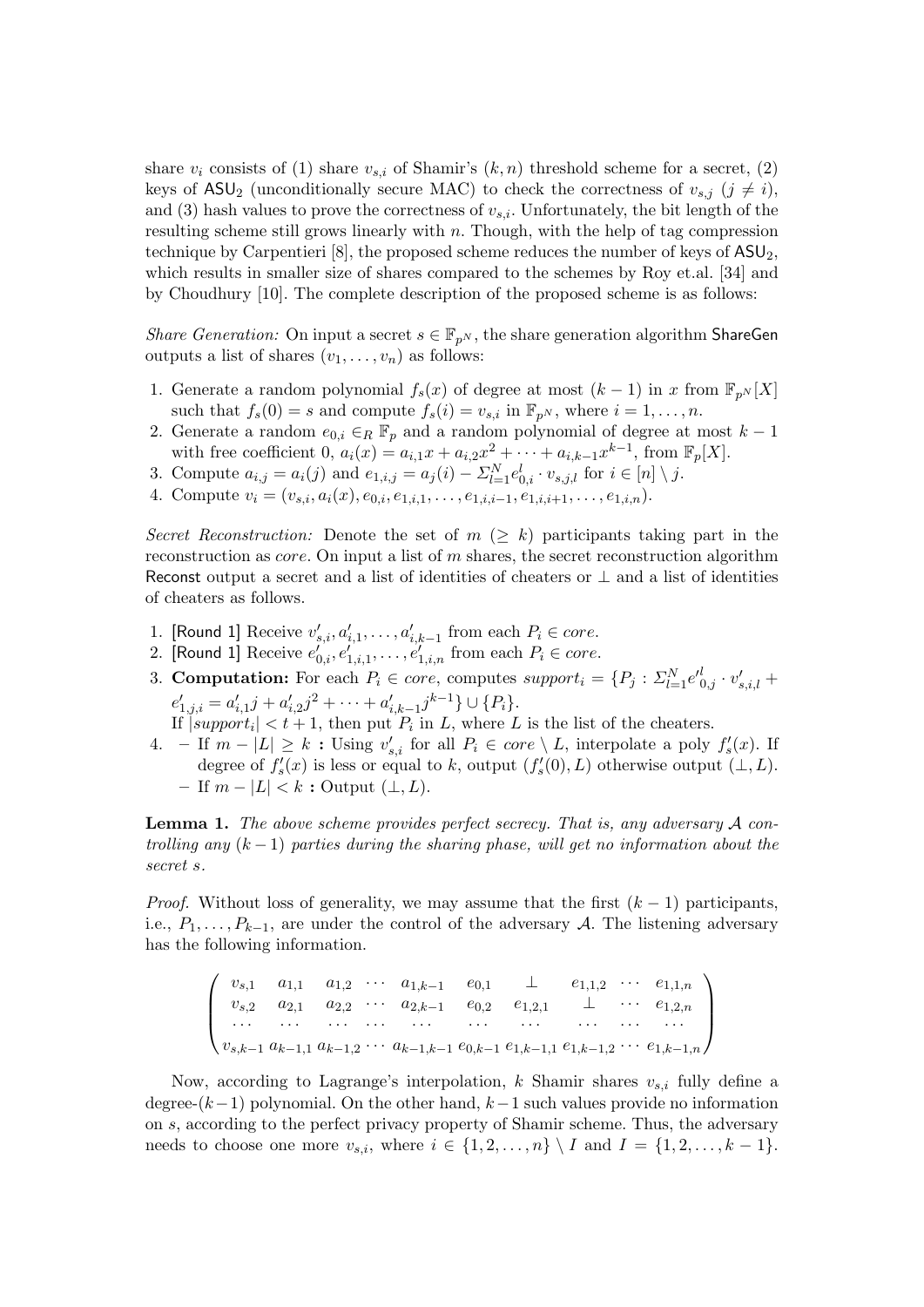Without loss of generality, we may assume that the adversary tries to learn  $v_{s,k}$  with the information at hand. Note that each player  $P_i$  ( $i \in I$ ) has the information  $(e_{0,i}, e_{1,i,k})$ regarding  $v_{s,i}$ . Now,

$$
\sum_{l=1}^{N} e_{0,1}^{l} v_{s,k,l} + e_{1,1,k} = a_{k,1}1 + a_{k,2}1^{2} + \dots + a_{k,k-1}1^{k-1}
$$
\n
$$
\sum_{l=1}^{N} e_{0,2}^{l} v_{s,k,l} + e_{1,2,k} = a_{k,1}2 + a_{k,2}2^{2} + \dots + a_{k,k-1}2^{k-1}
$$
\n
$$
\dots = \dots
$$
\n
$$
\sum_{l=1}^{N} e_{0,k-1}^{l} s_{s,k,l} + e_{1,k-1,k} = a_{k,1}(k-1) + a_{k,2}(k-1)^{2} + \dots + a_{k,k-1}(k-1)^{k-1}
$$

Suppose, the adversary A tries to find out  $v_{s,k,1}$ . Now, as the matrix

| $\frac{1}{2}$ | $1^2$ | $1^{k-1}$                                                                                    |  |
|---------------|-------|----------------------------------------------------------------------------------------------|--|
|               | $2^2$ | $2^{k-1}$                                                                                    |  |
|               |       | $\begin{bmatrix} \cdots & \cdots & \cdots \\ k-1 (k-1)^2 & \cdots (k-1)^{k-1} \end{bmatrix}$ |  |

is non-singular, the above system of linear equations is consistent for all possible values of  $v_{s,k,1}$ . Similarly, for other  $v_{s,k,l}$ . So, the best probability for A to guess  $v_{s,k}$  is  $(1/p)^N =$  $1/p^N$ .

Note also that the adversary can construct such system of linear equations for every  $P_i$  for  $j \in \{k, \ldots, n\}$ . However, all these systems of equations are consistent. In other words, for any fixed value of  $v_{s,k}$ , there exists one and only one solution satisfying all equations available to the adversary. This essentially means that all possible values of  $v_{s,k}$  are consistent with the view of the adversary. So that the adversary has no information regarding the secret s. Hence, the theorem.  $\Box$ 

Lemma 2. The proposed scheme satisfies correctness condition. That is, during the reconstruction phase, if any  $P_i \in \text{core}$  is under the control of rushing A and produces  $v'_{s,i} \neq v_{s,i}$ , then except with error probability  $\epsilon = \frac{m-t}{|\mathbb{F}_p|}$ ,  $P_i$  will be identified as a cheater and will be included in the list L.

Proof. Without loss of generality, let *core* be formed by the first m parties, namely  $P_1, \ldots, P_m$ , where  $m \geq k$ . Moreover, let  $P_1, \ldots, P_t$  be under the control of A. Now suppose that  $P_1$  submits  $v'_{s,1} \neq v_{s,1}$  and  $P_1$  is not identified as a cheater. This implies that  $|support_1| \geq t+1$ . In the worst case,  $P_1, \ldots, P_t$  may be present in support<sub>1</sub>, as all of them are under the control of A. But  $|support_1| \geq t+1$  implies that there exists at least one honest party in *core*, say  $P_j$ , such that  $P_j \in support_1$ . This is possible only if  $\Sigma_{l=1}^N e_{0,j}^l v'_{s,1,l} + e_{1,j,1} = ja'_{1,1} + j^2 a'_{1,2} + \ldots + j^{k-1} a'_{1,k-1}$ . Now in Round 1 of reconstruction phase each player  $P_i$  broadcasts  $v_{s,i}, a_{i,1}, \ldots, a_{i,k-1}$  and in Round 2 of reconstruction phase  $P_i$  broadcasts  $e_{0,i}, e_{1,i,1}, \ldots, e_{1,i,i-1}, e_{1,i,i+1}, \ldots, e_{1,i,n}$ .

After round 1 of the reconstruction phase, the cheating adversary can see the Shamir share and authentication tags of each player. And  $A$  also knows the authentication keys of player  $P_1, P_2, \ldots, P_t$ . But he does not know the authentication keys of players  $P_{t+1}, \ldots, P_m$ .

Now we evaluate the probability that  $P_1$  succeeds in deceiving at least one honest player to accept her fake share and fake tag. This probability is described by the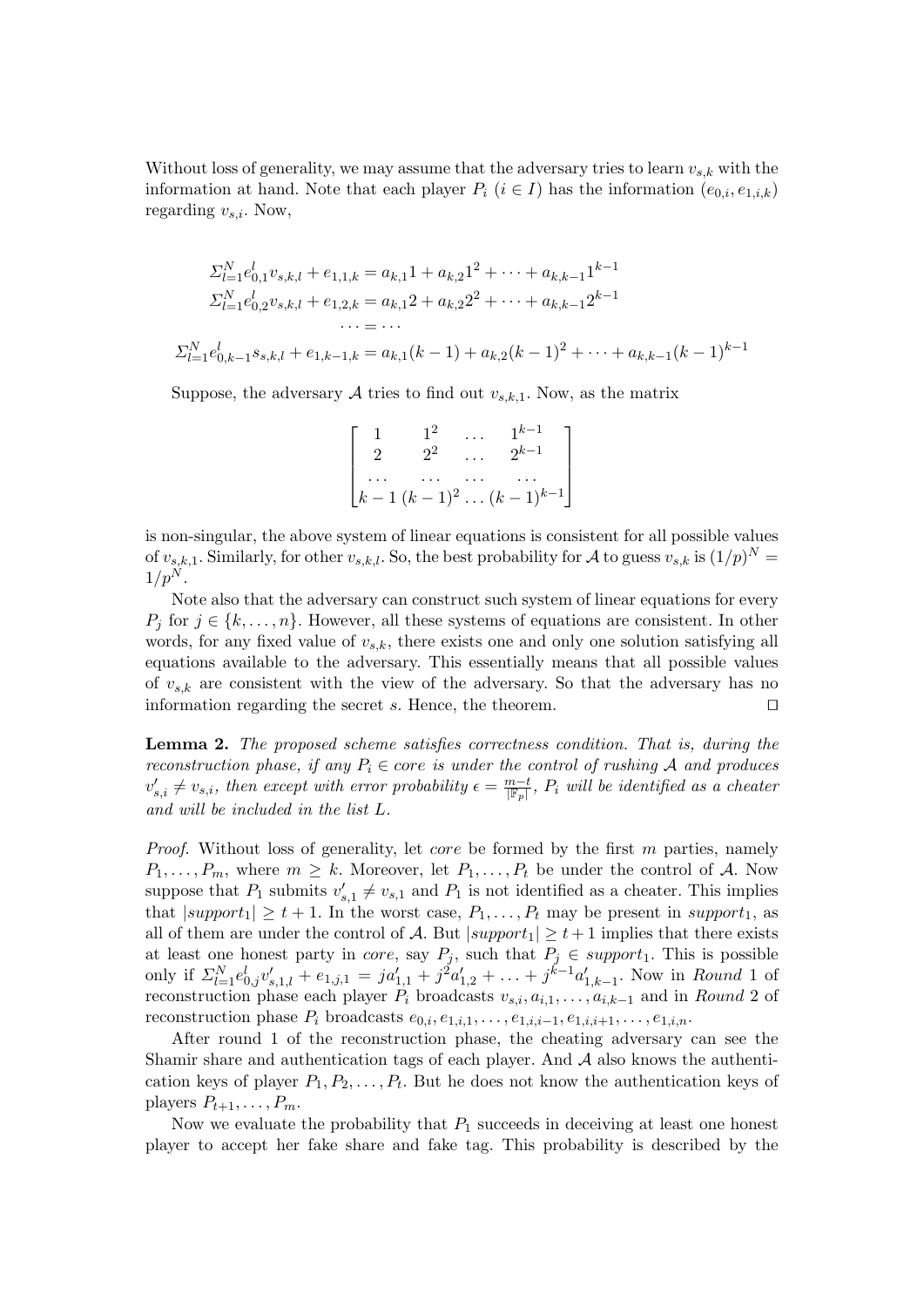following formula.

$$
\Pr[\text{at least one player in } [P_{t+1}, \dots P_m] \text{ accepts } (v'_{s,1}, a'_1(x))
$$

$$
| [P_{t+1}, \dots P_m] \text{ accept } (v_{s,1}, a_1(x), \dots, v_{s,n}, a_n(x))]
$$

Denote by  $E_1$  the event that

"at least one player in  $[P_{t+1},...,P_n]$  accepts  $(v'_{s,1},a'_1(x))^n$ , and by  $E_2$  the event that "[ $P_{t+1}, \ldots, P_n$ ] accept  $v_{s,1}, a_1(x), \ldots, v_{s,n}, a_n(x)$ ]".

Now, using the same argument as in Proposition 3, we can conclude that  $Pr[E_1|E_2] < (m-t)/p$ .

So we get  $\epsilon$ -correctness for  $\epsilon = (m - t)/p$ . Hence, the theorem.

**Theorem 4.** If  $t < k/2$  holds then the above scheme is a  $(t, \epsilon)$  cheater identifiable k-out-of-n secret sharing scheme against rushing adversaries such that  $|S| = p^N$ ,  $\epsilon =$  $m-t$  $\frac{p_{i}-t}{p}$ , and  $|V_i| = |S| \frac{(m-t)^{n+2t}}{\epsilon^{n+2t}}$  $\frac{(-t)^{n+1}}{\epsilon^{n+2t}}$ .

Remark 1. During the sharing phase, each party gets 1 element from the field  $\mathbb{F}_{pN}$  and  $n+k-1$  elements from the field  $\mathbb{F}_p$ . So,  $|V_i| = p^N \cdot p^{n+k-1} = (m-t)^{n+2t} |S| / \epsilon^{n+2t}$ . So, share size will be at most  $(n-t)^{n+2t}|S|/\epsilon^{n+2t}$ , when all the participants participate in the reconstruction phase and share size will be at least  $(k-t)^{n+2t} |S| / \epsilon^{n+2t}$ , when only k number of participants participate in the reconstruction phase. Moreover, if  $t = 1, 2$ , the proposed CISS scheme is the best one, with respect to the share size, among all the existing efficient CISS schemes secure against rushing adversary when we consider the worst case scenario.

Remark 2. In the proposed CISS, error probability does not depend on the size of the secret space. We can independently choose the error probability according to the security parameter. Hence, our proposed scheme has *flexibility* property. So, within the natural restrictions, the parameters can be set flexibly.

# 7 Robust Secret Sharing Capable of Tolerating  $(n-1)/2$  Rushing Cheaters

In our proposal, we use the new share authentication method and adapt it to the reconstruction technique of [9]. The complete description of the proposed scheme is as follows:

Share Generation: On input a secret  $s \in \mathbb{F}_{2^m}$ , the share generation algorithm ShareGen outputs a list of shares  $(v_1, \ldots, v_n)$  as follows:

- 1. Generate a random polynomial  $f_s(x)$  of degree at most  $(k-1)$  in x from  $\mathbb{F}_{2^m}[X]$ such that  $f_s(0) = s$  and compute  $f_s(i) = v_{s,i}$  in  $\mathbb{F}_{2^m}$ , where  $i = 1, \ldots, n$ .
- 2. Generate a random  $e_{0,i} \in_R \mathbb{F}_{2^q}$  and a random polynomial of degree at most  $k-1$ with free coefficient  $0, a_i(x) = a_{i,1}x + a_{i,2}x^2 + \cdots + a_{i,k-1}x^{k-1}$  from  $\mathbb{F}_{2^q}[X]$ , where  $m = Nq$ .
- 3. Compute  $a_{i,j} = a_i(j)$  and  $e_{1,i,j} = a_j(i) \sum_{l=1}^{N} e_{0,i}^l \cdot v_{s,j,l}$  for  $i \in [n] \setminus j$ .
- 4. Compute  $v_i = (v_{s,i}, a_i(x), e_{0,i}, e_{1,i,1}, \ldots, e_{1,i,i-1}, e_{1,i,i+1}, \ldots, e_{1,i,n}).$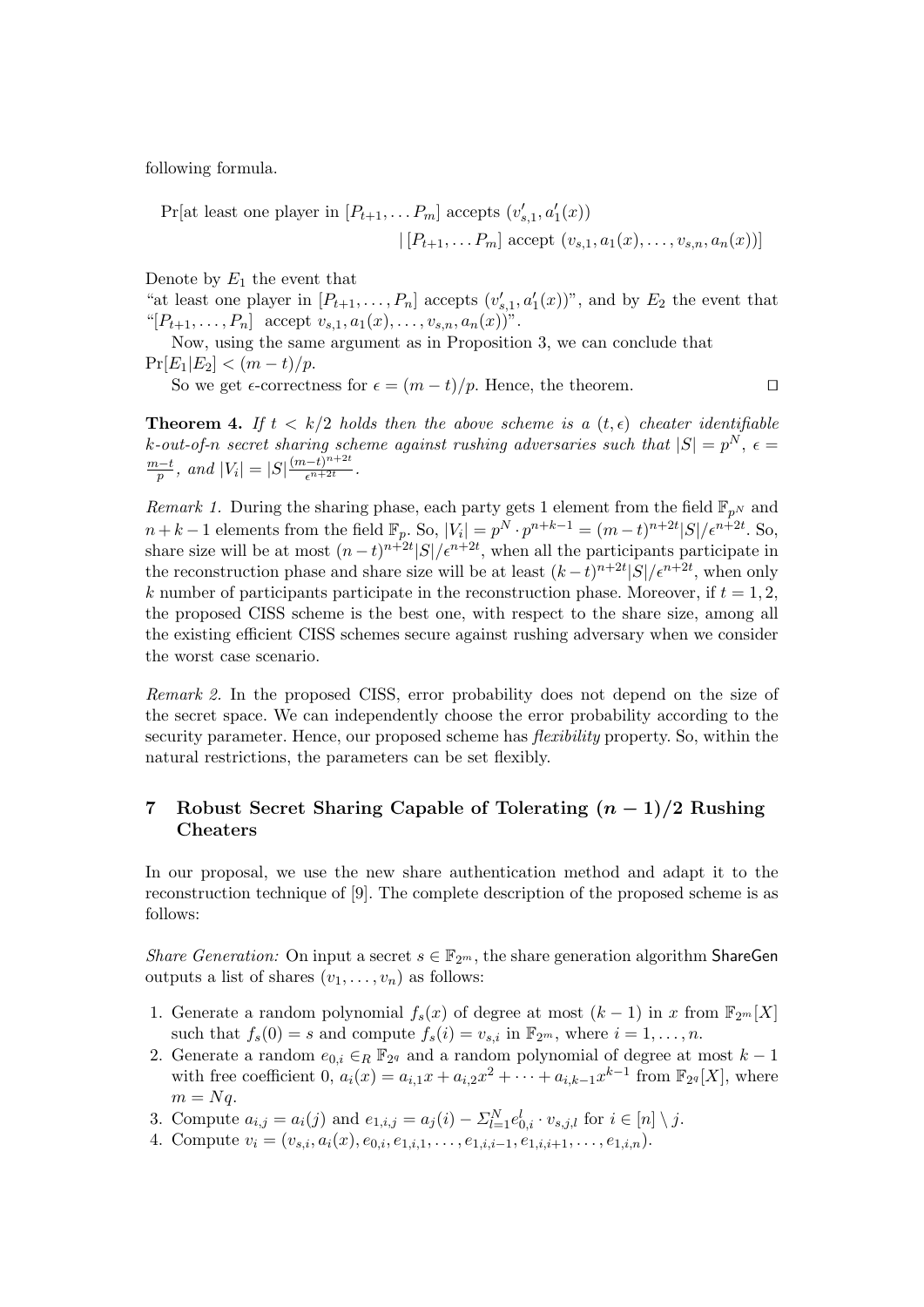Secret Reconstruction: On input a list of n shares, the secret reconstruction algorithm Reconst output a secret or  $\perp$  as follows.

- 1. [Round 1] Receive  $v'_{s,i}, a'_{i,1}, \ldots, a'_{i,k-1}$  from each  $P_i$ .
- 2. [Round 1] Receive  $e'_{0,i}, e'_{1,i,1}, \ldots, e'_{1,i,n}$  from each  $P_i$ .
- 3. Local Computation:
	- Set  $z_{ij}$ ,  $i, j \in \{1, 2, ..., n\}$ , to be 1 if  $P_i$ 's authentication tag is accepted by  $P_j$ , i.e., if  $\Sigma_{l=1}^N e^{l}_{0,j} \cdot v'_{s,i,l} + e'_{1,j,i} = a'_{i,1}j + a'_{i,2}j^2 + \cdots + a'_{i,k-1}j^{k-1}$ otherwise set  $z_{ij}$  to 0.
	- computes the largest set  $\mathcal{I} \subseteq \{1, 2, ..., n\}$  with the property that

$$
\forall i \in \mathcal{I}: |\{j \in \mathcal{I} | z_{ij} = 1\}| = \sum_{j \in \mathcal{I}} z_{ij} \ge k.
$$

Clearly, I contains all honest participants. Let  $c = |\mathcal{I}| - k$  be the maximum number of corrupted participants in  $\mathcal{I}$ .

4. Using the error correction algorithm for Reed-Solomon code, each participant computes a polynomial  $f_s(x) \in \mathbb{F}_{2^m}[X]$  of degree at most  $k-1$  such that  $f_s(i) = v'_{s,i}$ for at least  $k + \frac{c}{2}$  $\frac{c}{2}$  participants *i* in  $\mathcal{I}$ .

If no such polynomial exists then output  $\bot$ ,

otherwise, output  $s = f_s(0)$ .

Remark 3. In the proposed scheme, a tradeoff between cheating probability and share size can be arranged. So, within the natural restrictions, the parameters can be set flexibly. Hence,  $q$  can be smaller or larger than  $m$ .

**Lemma 3.** Any corrupted participant  $P_i$  who submits  $v'_{s,i} \neq v_{s,i}$  in Round 1 of the reconstruction phase will be accepted by an honest participant with probability at most  $\epsilon = \frac{N}{2g}$  $\frac{N}{2^q}$  .

*Proof.* Without loss of generality, we assume that the corrupted participant is  $P_1$  who submits  $v'_{s,1} \neq v_{s,1}$  in Round 1 of the reconstruction phase.  $P_1$  will be accepted by honest  $P_j$  if  $\sum_{l=1}^N e^{t l}_{0,j} \cdot v'_{s,1,l} + e^{t}_{1,j,1} = a'_{1,1}j + a'_{1,2}j^2 + \cdots + a'_{1,k-1}j^{k-1}$ . Now using the argument of proof of Proposition 3, we can conclude that  $\epsilon = \frac{N}{20}$ 2  $\frac{\mathsf{V}}{q}$ .

**Theorem 5.** For any positive integer k such that  $n = 2k-1$ , the proposed construction forms  $(k, \delta)$ -robust secret sharing scheme for n participants with the space of secrets  $\mathbb{F}_{2^m}$  and

$$
\delta \le e.(k\epsilon)^{k/2}
$$

where  $e = exp(1)$  and  $\epsilon = \frac{N}{29}$  $\frac{N}{2^q}$  .

Proof. Privacy: Follows from Lemma 1.

**Reconstructability:** From Lemma 3, we have found that  $Pr(z_{ij} = 1) \leq \epsilon$ . The rest of the proof is the same as in [9, Theorem 3.1].

#### Discussion:

Let us compute the share size. During the sharing phase, each party gets one element from  $\mathbb{F}_{2^m}$  and  $n+k-1$  elements from  $\mathbb{F}_{2^q}$ . Therefore, the share size of each participant is  $m + (n + k - 1)q$  bits.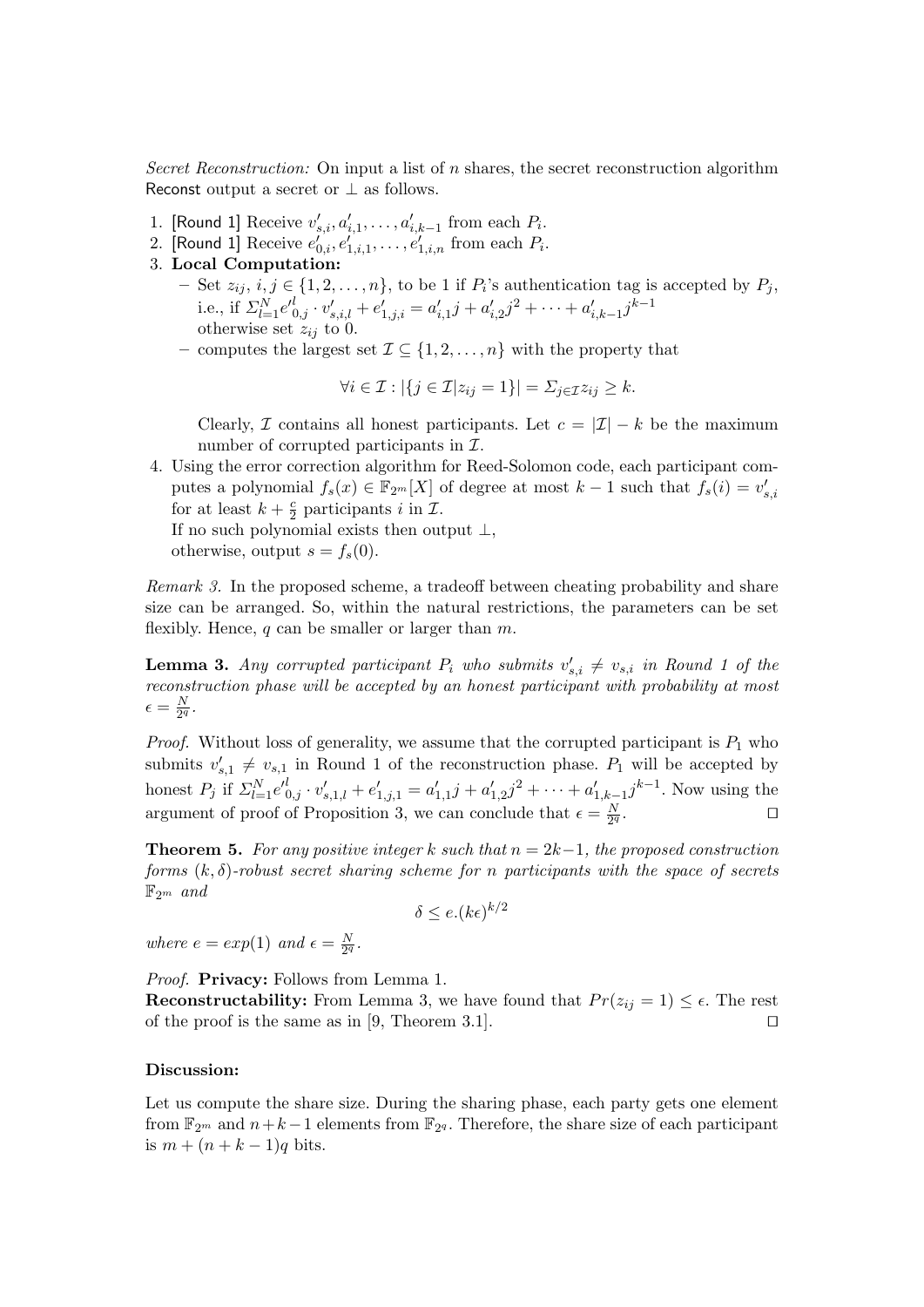Consider the following instantiation. By Theorem 5, the resulting secret sharing scheme is a  $\delta$ -robust for  $\delta \leq e(k\epsilon)^{k/2}$ . Therefore, for a given security parameter  $\mu$ , setting  $q = \lceil \log k + \log N + \frac{2}{k} \rceil$  $\frac{2}{k}(\mu + \log(e))$ , we obtain  $\delta \leq 2^{-\mu}$ .

Every perfectly secure secret sharing scheme must have the share size at least that of the secret. The first term in the sum is responsible for this, while the second term characterizes an overhead required for the share authentication. In Table 3, we compare the overhead of our scheme with those of the schemes by Rabin and Ben-Or [31], and Cevallos et al [9]. We see that, our scheme reduces the overhead by the constant factor as compared to that of Cevallos et al.

## 8 Concluding Remarks

In this paper, we have presented five  $k$ -out-of-n secret sharing schemes secure against rushing adversaries with the following properties:

- capable of *detecting* up to  $(k-1)/3$  rushing cheaters such that  $|V_i| = |S|/\epsilon^3$ ,
- capable of *detecting* up to  $n-1$  rushing cheaters such that  $|V_i| = |S|/\epsilon^{k+1}$ ,
- capable of *identifying* up to  $(k-1)/3$  rushing cheaters such that  $|V_i| = |S|/\epsilon^k$ ,
- $-$  capable of *identifying* up to  $(k-1)/2$  rushing cheaters such that  $|V_i| = |S|(\frac{(n-t)^{n+2t}}{\epsilon^{n+2t}})$ ,
- robust secret sharing tolerate up to  $(n-1)/2$  rushing cheaters such that  $|V_i|$  =  $m + (n + k - 1)q$  bit.

The first three schemes are all the first scheme in each model such that the bit length of shares does not grow linearly with n. The last two schemes are all the first scheme in each model with lowest share size compared to existing schemes.

To derive a lower bound of sizes of share for various models of secret sharing schemes secure against rushing cheaters will be our future work.

### 9 Acknowledgments

The research of A.A. and P.S.R. is supported in part by NBHM, DAE, Government of India (No 2/48(10)/2013/ NBHM(R.P.)/R&D II/695). K.S., A.A., and P.S.R. are thankful to DST, Govt. of India and JSPS, Govt. of Japan for providing partial support for this collaborative research work under India Japan Cooperative Science Programme (vide Memo no. DST/INT/JSPS/P-191/2014 dated May 27, 2014). K.M. is supported by a kakenhi Grant-in-Aid for Scientific Research (C) No. 15K00186 from Japan Society for the Promotion of Science. R.X. was supported by The China Scholarship Council, No. 201206340057 and National Natural Science Foundation of China No. 61472470.

#### References

- 1. T. Araki, "Efficient  $(k, n)$  Threshold Secret Sharing Scheme Secure against Cheating from  $n 1$ Cheaters," Proc. ACISP'07, Lecture Notes in Computer Science, vol. 4586, Springer Verlag, pp. 133–142, 2007.
- 2. T. Araki and S. Obana, "Flaws in Some Secret Sharing Schemes against Cheating," Proc. ACISP'07, Lecture Notes in Computer Science, vol. 4586, Springer Verlag, pp. 122–132, 2007.
- 3. G. R. Blakley, "Safeguarding cryptographic keys," Proc. AFIPS 1979, National Computer Conference, vol. 48, pp. 313–137, 1979.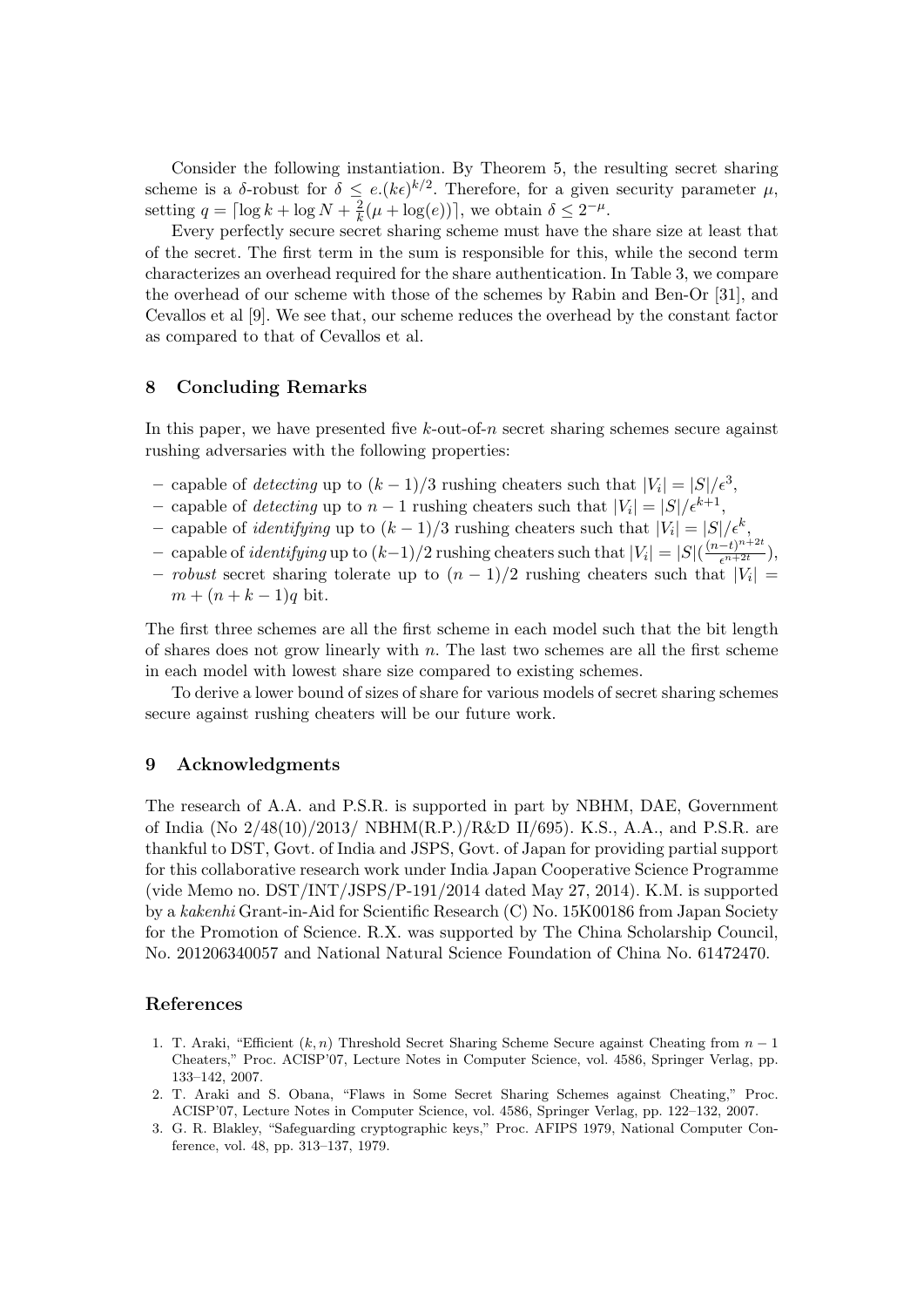- 4. E. F. Brickell and D. R. Stinson, "The Detection of Cheaters in Threshold Schemes," SIAM Journal on Discrete Mathematics, vol. 4, no. 4, pp. 502–510, 1991.
- 5. M. Carpentieri, "A Perfect Threshold Secret Sharing Scheme to Identify Cheaters," Designs, Codes and Cryptography, vol. 5, no. 3, pp. 183–187, 1995.
- 6. M. Carpentieri, A. De Santis and U. Vaccaro, "Size of Shares and Probability of Cheating in Threshold Schemes," Proc. Eurocrypt'93, Lecture Notes in Computer Science, vol. 765, Springer Verlag, pp. 118–125, 1993.
- 7. S. Cabello, C. Padró and G. Sáez, "Secret Sharing Schemes with Detection of Cheaters for a General Access Structure," Designs, Codes and Cryptography, vol. 25, no. 2, pp. 175–188, 2002.
- 8. Carpentieri, M.: A perfect threshold secret sharing scheme to identify cheaters. Design Codes Cryptography 5(3), 183-187 (1995)
- 9. A. Cevellos, S. Fehr, R. Ostrovsky and Y. Rabani, "Unconditionally-secure Robust Secret Sharing with Compact Shares," Proc. Eurocrypt 2012, Lecture Notes in Computer Science, vol. 7237, Springer Verlag, pp. 195–208, 2012.
- 10. A. Choudhury, "Brief announcement: Optimal Amortized Secret Sharing with Cheater Identification," Proc. PODC 2012, ACM, pp. 101–101, 2012.
- 11. R. Cramer, I. Damgård, N. Döttling, S. Fehr and G. Spini, "Linear Secret Sharing Schemes from Error Correcting Codes and Universal Hash Functions," Proc. Enrocrypt 2015, Lecture Notes in Computer Science Volume 9057, 2015, pp. 313-336, 2015.
- 12. R. Cramer, I. Damgård and S. Fehr, "On the Cost of Reconstruction a Secret, or VSS with Optimal Reconstruction Phase," Proc. Crypto'01, Lecture Notes in Computer Science, vol. 2139, Springer Verlag, pp. 503–523, 2001.
- 13. R. Cramer, Y. Dodis, S. Fehr, C. Padró, D. Wichs, "Detection of Algebraic Manipulation with Applications to Robust Secret Sharing and Fuzzy Extractors," Proc. Eurocrypt 2008, Lecture Notes in Computer Science, vol. 4965, Springer Verlag, pp. 471–488, 2008.
- 14. Chor, B., Goldwasser, S., Micali, S., and Awerbuch, B.: Verifiable Secret Sharing and Achieving Simultaneity in the Presence of Faults (Extended Abstract). FOCS 1985, 383-395 (1985)
- 15. B. den Boer, "A Simple and Key-Economical Unconditional Authentication Scheme," Journal of Computer Security, vol. 2, pp. 65–71, 1993.
- 16. D. Dolev, C. Dwork, O. Waarts, M. Yung, "Perfectly Secure Message Transmission," Journal of the ACM, vol. 40, no. 1, pp. 17–47, 1993.
- 17. Ishai, Y., Ostrovsky, R., Seyalioglu, H.: Identifying cheaters without an honest majority. TCC 2012, 21-38 (2012)
- 18. Jhanwar M. P., Safavi-Naini R.: Unconditionally-secure ideal robust secret sharing schemes for threshold and multilevel access structure. J. Mathematical Cryptology 7(4), 279-296 (2013)
- 19. Johansson T., Kabatianskii G., Smeets B.: On the relation between A-codes and codes correcting independent errors. EUROCRYPT 93, 1-11 (1994)
- 20. K. Kurosawa, S. Obana and W. Ogata, "t-Cheater Identifiable  $(k, n)$  Secret Sharing Schemes," Proc. Crypto'95, Lecture Notes in Computer Science, vol. 963, Springer Verlag, pp. 410–423, 1995.
- 21. F. MacWilliams and N. Sloane, "The Theory of Error Correcting Codes," North Holland, Amsterdam, 1977.
- 22. R. J. McEliece and D. V. Sarwate, "On Sharing Secrets and Reed-Solomon Codes," Communications of the ACM, vol 24, issue 9, pp. 583-584, 1981.
- 23. Martin K. M.: Challenging the adversary model in secret sharing schemes.
- 24. Martin, K.M., Paterson, M.B., Stinson, D.R.: Error decodable secret sharing and one-round perfectly secure message transmission for general adversary structures. Cryptography and Communications 3(2), 65-86 (2011)
- 25. S. Obana, "Almost Optimum t-Cheater Identifiable Secret Sharing Schemes," Proc. Eurocrypt 2011, Lecture Notes in Computer Science, vol. 6631, Springer Verlag, pp. 284–302, 2011.
- 26. S. Obana and T. Araki, "Almost Optimum Secret Sharing Schemes Secure Against Cheating for Arbitrary Secret Distribution," Proc. Asiacrypt 2006, Lecture Notes in Computer Science, vol. 4284, Springer Verlag, pp. 364–379, 2006.
- 27. W. Ogata and H. Eguchi, "Cheating Detectable Threshold Scheme against Most Powerful Cheaters for Long Secrets," Designs, Codes and Cryptography, published online, October 2012, 2012.
- 28. Ogata W., Kurosawa K.: Provably secure metering scheme. ASIACRYPT 2000, 388-398 (2000).
- 29. W. Ogata, K. Kurosawa and D. R. Stinson, "Optimum Secret Sharing Scheme Secure against Cheating," SIAM Journal on Discrete Mathematics, vol. 20, no. 1, pp. 79–95, 2006.
- 30. T. Pedersen, "Non-Interactive and Information-Theoretic Secure Verifiable Secret Sharing," Proc. Crypto'91, Lecture Notes in Computer Science, vol 576, Springer Verlag, pp. 129–149, 1991.